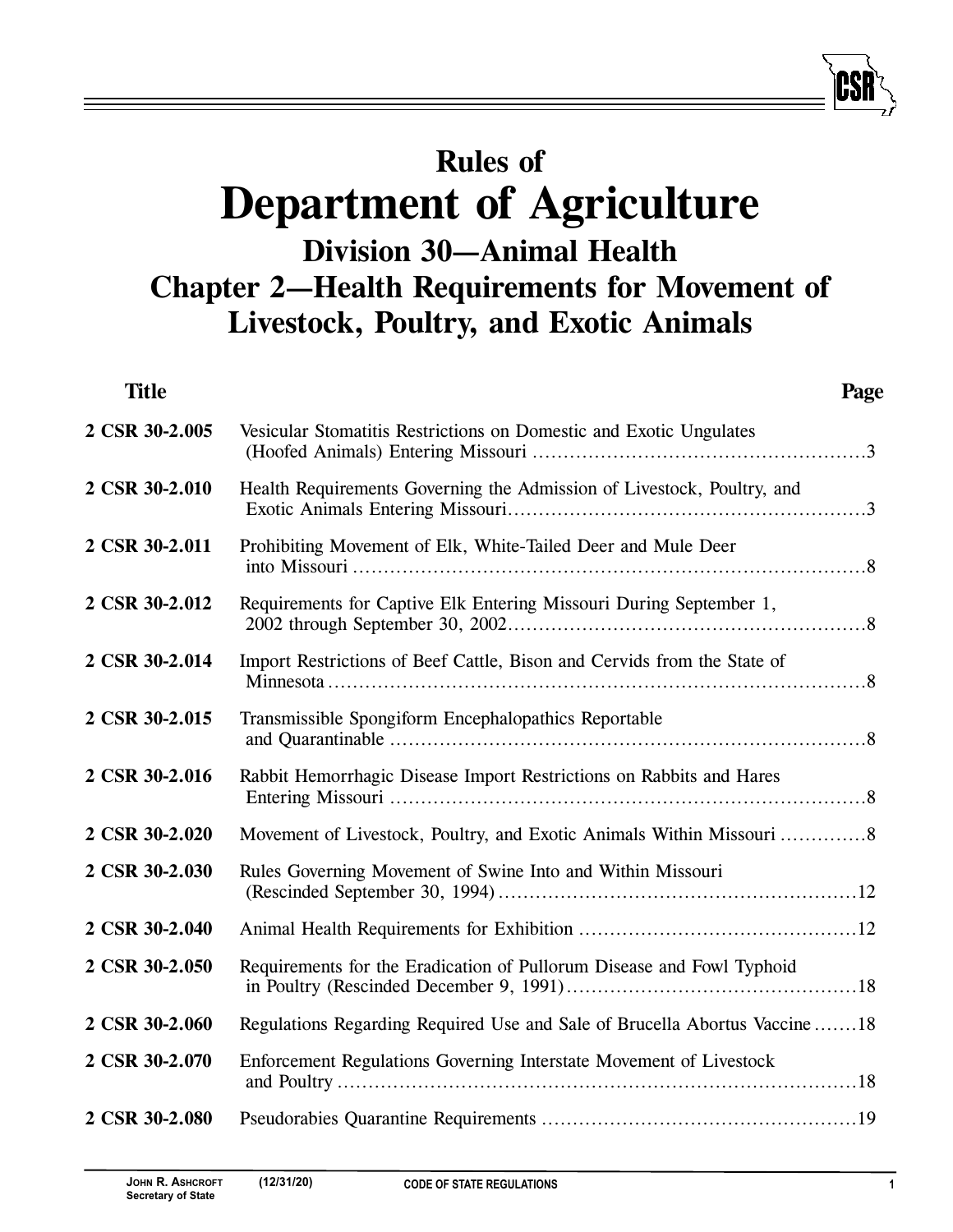CSR

**2 CSR 30-2.090** Swine Quarantine Feedlot (Rescinded July 30, 1999) ..................................19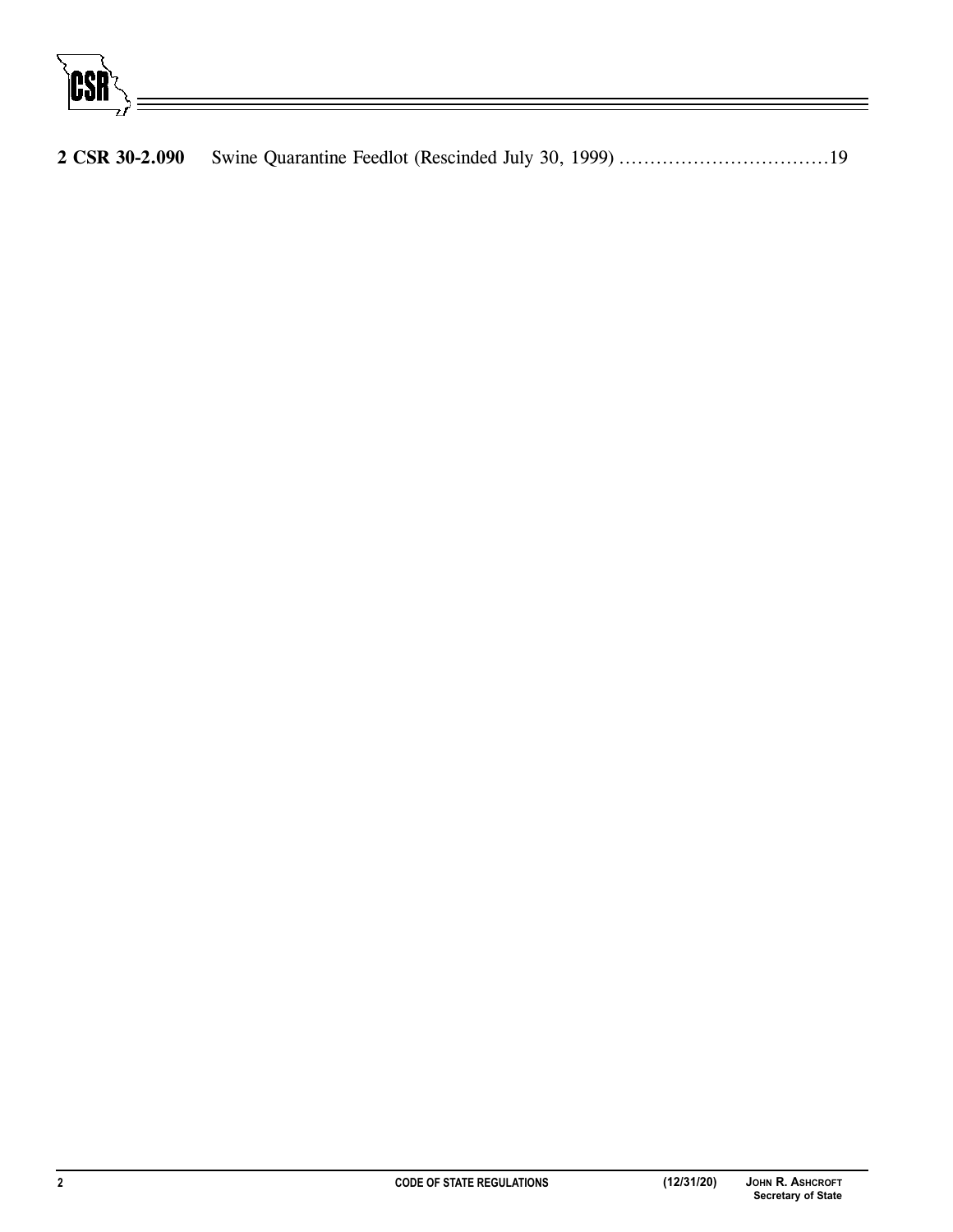

### **2 CSR 30-2.005 Vesicular Stomatitis Restrictions on Domestic and Exotic Ungulates (Hoofed Animals) Entering Missouri**

*PURPOSE: This rule is necessary to restrict the movement of ungulates (hoofed animals) into Missouri if Vesicular Stomatitis has been diagnosed in the United States.* 

(1) In addition to any other entry requirements, any domestic or exotic ungulate(s) (hoofed animal) originating from a county affected with Vesicular Stomatitis, meaning a county with a premises under quarantine for Vesicular Stomatitis, must meet the following requirements:

(A) Any animal entering Missouri requiring a Certificate of Veterinary Inspection must have an entry permit issued by the Missouri Department of Agriculture, Division of Animal Health and the permit number shall be listed on the Certificate of Veterinary Inspection;

(B) The Certificate of Veterinary Inspection must be issued within seven (7) days prior to entering Missouri and must state that the animals listed are free of clinical signs of Vesicular Stomatitis and have not been exposed to Vesicular Stomatitis or located on a premises quarantined for Vesicular Stomatitis within the past fourteen (14) days; and

(C) These requirements shall remain in place until a quarantine release has been issued for all affected premises in the county from which the animal originates.

*AUTHORITY: section 267.645, RSMo 2016.\* Emergency rule filed July 14, 1995, effective July 24, 1995, expired Nov. 20, 1995. Original rule filed Aug. 15, 2005, effective March 30, 2006. Amended: Filed April 30, 2020, effective Oct. 30, 2020.* 

*\*Original authority: 267.645, RSMo 1959, amended 1993.* 

### **2 CSR 30-2.010 Health Requirements Governing the Admission of Livestock, Poultry, and Exotic Animals Entering Missouri**

*PURPOSE: This rule sets forth the requirements governing the admission of livestock, poultry, and exotic animals into Missouri.* 

*PUBLISHER'S NOTE: The secretary of state has determined that the publication of the entire text of the material which is incorpo-*

*rated by reference as a portion of this rule would be unduly cumbersome or expensive. This material as incorporated by reference in this rule shall be maintained by the agency at its headquarters and shall be made available to the public for inspection and copying at no more than the actual cost of reproduction. This note applies only to the reference material. The entire text of the rule is printed here.* 

(1) Certificate of Veterinary Inspection. The term Certificate of Veterinary Inspection means a legible record made on an official form of the state of origin, issued by an accredited licensed veterinarian. The official Certificate of Veterinary Inspection shall state that the animal(s) are free of visible signs of contagious, infectious, or communicable disease and describe the animal(s) by species, breed, sex, and age. All animals will be individually identified as defined by Title 9, *Code of Federal Regulations,* Part 71, published annually in January, herein incorporated by reference and made a part of this rule, as published by the United States Superintendent of Documents, 732 N Capital Street NW, Washington, DC 20402-0001, phone: toll free (866) 512-1800, DC area (202) 512- 1800, website: http://bookstore.gpo.gov, or any other means of permanent identification approved by the state veterinarian and listed as well as all data for required tests and vaccinations, including date, results, and the name of the laboratory on the Certificate of Veterinary Inspection. This rule does not incorporate any subsequent amendments or additions.

(2) Entry Permits. Entry permit numbers may be obtained by contacting the Missouri Department of Agriculture, Division of Animal Health, (573) 751-4359. It is specifically noted within these rules when an entry permit is required. Permits and information regarding Missouri's import requirements may be obtained at this telephone number from 7:30 a.m. to  $5:00$  p.m. (Central Time (CT)), Monday through Friday.

(3) Relation to Federal Requirements. All animals entering Missouri must be in compliance with the Missouri requirements contained in this rule, in addition to federal regulations.

(4) Cattle (beef and dairy), Bison, and Exotic Bovids. All cattle, bison, or exotic bovids exchanged, bartered, gifted, leased, or sold entering Missouri must meet the following requirements:

(A) Baby Calves—calves under two (2) months of age not accompanied by their dam may be imported by resident buyers, directly to a Missouri farm, or move directly from farm of origin to a market and must meet the following requirements:

1. Entry permit must be obtained on all shipments of calves under two (2) months of age. All calves under two (2) months of age will be quarantined to the receiving farm for sixty (60) days; and

2. All calves under two (2) months of age must be individually identified by an official eartag as defined by Title 9, *Code of Federal Regulations*, Part 71, published annually in January, herein incorporated by reference and made a part of this rule, as published by the United States Superintendent of Documents, 732 N Capital Street NW, Washington, DC 20402-0001, phone: toll free (866) 512-1800, DC area (202) 512-1800, website: http://bookstore.gpo.gov, or registration tattoo or any other means of permanent identification approved by the state veterinarian and listed on the Certificate of Veterinary Inspection. This rule does not incorporate

any subsequent amendments or additions;<br>(B) Brucellosis Requirements— Requirements—All States—

1. A negative brucellosis test shall consist of one (1) of the following tests: Brucella Buffered Antigen (BBA) Card Test, Buffered Acidified Plate Antigen Presumptive Test, or other official tests approved by the state veterinarian. All tests, regardless of method, must be confirmed at a state- or federallyapproved laboratory. Any discrepancies in test results must be reported to the state veterinarian's office;

2. Test-eligible animals include all sexually intact animals eighteen (18) months of age and over;

3. All test-eligible animals must be individually identified by an official eartag as defined by Title 9, *Code of Federal Regulations*, Part 71, published annually in January, herein incorporated by reference and made a part of this rule, as published by the United States Superintendent of Documents, 732 N Capital Street NW, Washington, DC 20402- 0001, phone: toll free (866) 512-1800, DC area (202) 512-1800, website: http://bookstore.gpo.gov, registration tattoo, or any other means of permanent identification approved by the state veterinarian and listed on the Certificate of Veterinary Inspection. This rule does not incorporate any subsequent amendments or additions;

4. The state veterinarian may designate high incidence areas within certain states that must meet additional import restrictions and retest requirements; and

5. Classification of states. Animals that originate directly from officially classified states must meet the requirements that follow:

A. Class free states—

(I) Farm-of-origin animals may move to approved livestock markets and slaughter establishments accompanied by a waybill, bill of lading, or owner/shipper statement showing origin and destination;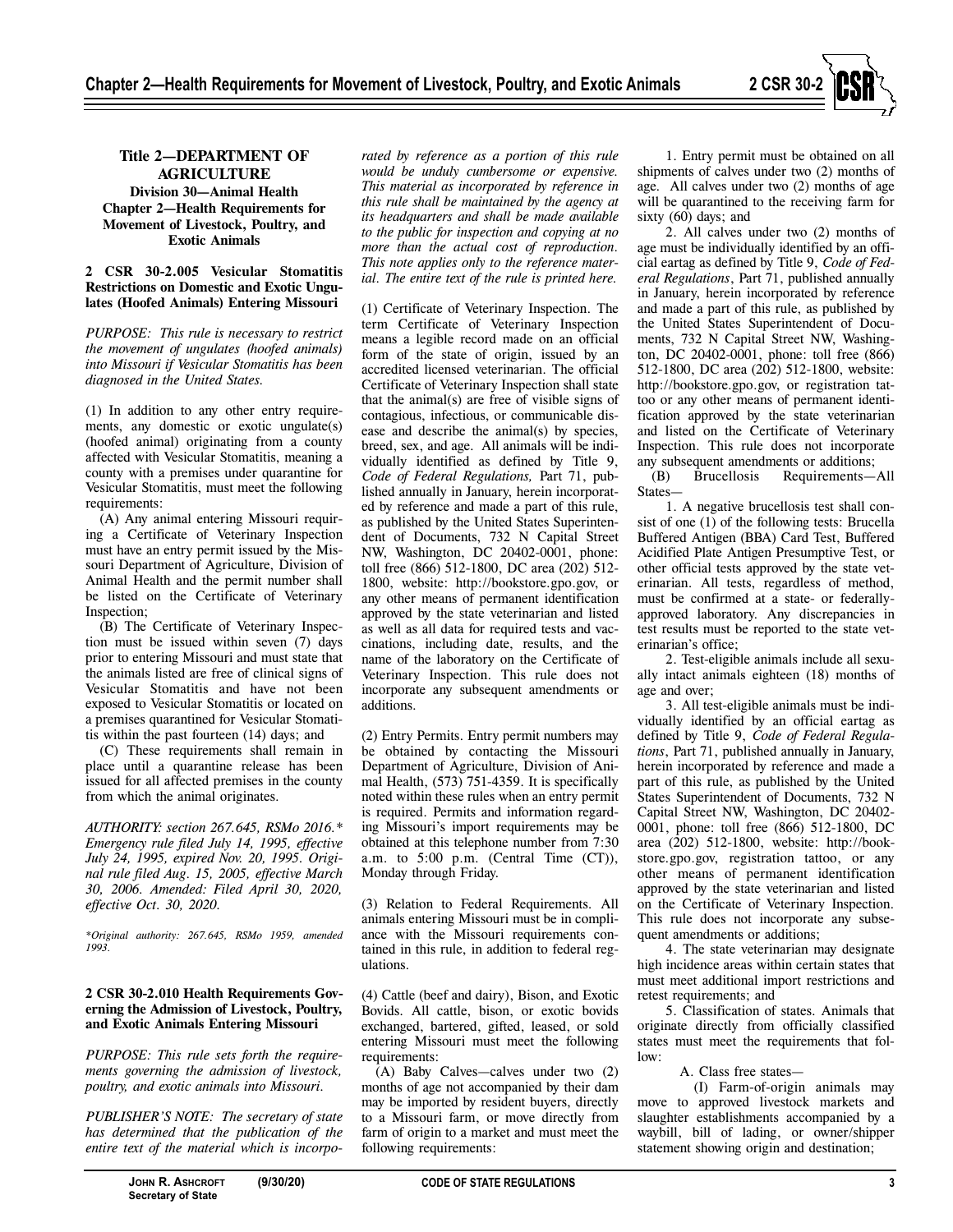

(III) No brucellosis test or entry permit is required;

B. Class A states—

(I) All animals must be accompanied by a Certificate of Veterinary Inspection showing individual identification on all animals that are test-eligible. A negative brucellosis test within thirty (30) days prior to shipment is required on all test-eligible animals. Farm-of-origin animals may move to an approved market or slaughter establishment accompanied by a waybill, bill of lading, or owner/shipper statement showing origin and destination;

(II) Animals from certified brucellosis-free herds may enter on herd status without additional testing, provided the certified herd number and current test date is shown on the Certificate of Veterinary Inspection;

(III) Rodeo bulls must have a negative brucellosis test within twelve (12) months prior to entering the state; and (IV) No entry permit is required;

(C) Tuberculosis.

1. All test-eligible animals (those animals over two (2) months of age) must be officially individually identified and listed on a Certificate of Veterinary Inspection.

2. Beef cattle.

A. All classes of beef cattle (including exotic bovids and bison) two (2) months of age and older, both breeding and feeding, entering Missouri from a state having a tuberculosis-free status may enter without additional testing requirements or entry permit.

B. All classes of beef cattle (including exotic bovids and bison) two (2) months of age and older, both breeding and feeding, entering Missouri from a state having a tuberculosis status less than free must meet the following requirements:

(I) Must obtain an entry permit;

(II) Must have a negative tuberculosis test within sixty (60) days of shipment (test date must be listed on the Certificate of Veterinary Inspection); or

(III) Move from an accredited tuberculosis-free herd (herd number and current herd test date must be listed on the Certificate of Veterinary Inspection); or

(IV) Move directly from a herd of origin that has had one (1) complete negative herd test within one (1) year (date of test must be listed on the Certificate of Veterinary Inspection).

3. Dairy cattle.

A. All classes of dairy cattle two (2) months of age and older, both breeding and feeding, entering Missouri must meet the following requirements:

(I) Must obtain an entry permit;

(II) Must have a negative tuberculosis test within sixty (60) days of shipment (test date must be listed on the Certificate of Veterinary Inspection); or

(III) Move from an accredited tuberculosis-free herd (herd number and current herd test date must be listed on the Certificate of Veterinary Inspection); or

(IV) Move directly from a herd of origin that has had one (1) complete negative herd test within one (1) year (date of test must be listed on the Certificate of Veterinary Inspection).

4. Importation of steers and spayed heifers from Mexico.

A. Steers and spayed heifers from Mexican states that have been determined by the state veterinarian of Missouri, based on the recommendation of the Bi-National Committee, to have fully implemented the Control/Preparatory Phase of the Mexican Tuberculosis Eradication Program may enter Missouri, provided they have been tested negative for tuberculosis in accordance with the Norma Official Mexicana (NOM) within sixty (60) days prior to entry into the United States, and obtain an entry permit prior to entering Missouri.

B. Steers and spayed heifers from Mexican states that have been determined by the state veterinarian of Missouri, based on the recommendation of the Bi-National Committee to have fully implemented the Eradication Phase of the Mexican Tuberculosis Eradication Program, may enter Missouri, provided they have been tested negative for tuberculosis in accordance with the Norma Official Mexicana (NOM) within sixty (60) days prior to entry into the United States. Steers and spayed heifers from these same Mexican states that originate from herds equal to U.S. Accredited TB-Free herds may enter Missouri without testing, provided they are moved directly from the herd of origin across the border as a single group and not commingled with other cattle prior to arriving at the border, and obtain an entry permit prior to entering Missouri.

C. Steers and spayed heifers from Mexican states that have been determined by the state veterinarian of Missouri, based on the recommendation of the Bi-National Committee, to have achieved accredited-free status may enter Missouri without testing, provided they are moved as a single group and not commingled with cattle of a different status prior to arriving to the border, and obtain an entry permit prior to entering Missouri.

D. Holstein and Holstein-cross steers and spayed heifers from Mexico are prohibited from entering Missouri, regardless of test history.

5. All rodeo stock, over eighteen (18) months of age, must be tested negative for tuberculosis within sixty (60) days and obtain an entry permit prior to entering Missouri.

No sexually intact rodeo stock from Mexico will be permitted into Missouri without a current tuberculosis test.

6. The state veterinarian may designate high incidence areas within certain states that must meet additional import restrictions and retest requirements; and

(D) Trichomoniasis Requirements.

1. All breeding bulls (excluding bison and exotic bovids) entering the state shall be-

A. Virgin bulls not more than twentyfour (24) months of age as determined by the presence of both permanent central incisor teeth in wear or by breed registry papers; or

B. Be tested negative for Trichomoniasis with an official culture test or official Polymerase Chain Reaction (PCR) test by an official laboratory within thirty (30) days prior to entry into the state.

(I) Bulls shall be tested three (3) times, not less than one (1) week apart, by an official culture test or one (1) time by official PCR test prior to entering Missouri.

(II) Bulls shall be identified by official identification at the time the initial test sample is collected.

(III) Bulls that have had contact with female cattle subsequent to testing must be retested prior to entry.

2. If the breeding bulls are virgin bulls, less than twenty-four (24) months of age, they shall be—

A. Individually identified by official identification;

B. Be accompanied with a breeder's certification of virgin status signed by the breeder or his representative attesting that they are virgin bulls; and

C. The official identification number shall be written on the breeder's certificate.

3. A Certificate of Veterinary Inspection listing official identification and test performed, date of test, results, and laboratory, if testing is required.

4. Bulls going directly to slaughter are exempt from Trichomoniasis testing.

(5) Swine.

(A) Swine are classified as the following:

1. Commercial swine—swine that are continuously managed and have adequate facilities and practices to prevent exposures to feral swine;

2. Feral swine—any swine that are free roaming or Russian and Eurasian that are confined. This also includes javelinas and peccaries; and

3. Transitional swine—swine raised on dirt or that have reasonable opportunities to be exposed to feral swine.

(B) An entry permit and a Certificate of Veterinary Inspection is required on all classes of swine entering Missouri, except farmof-origin swine consigned directly to an approved market or slaughter establishment.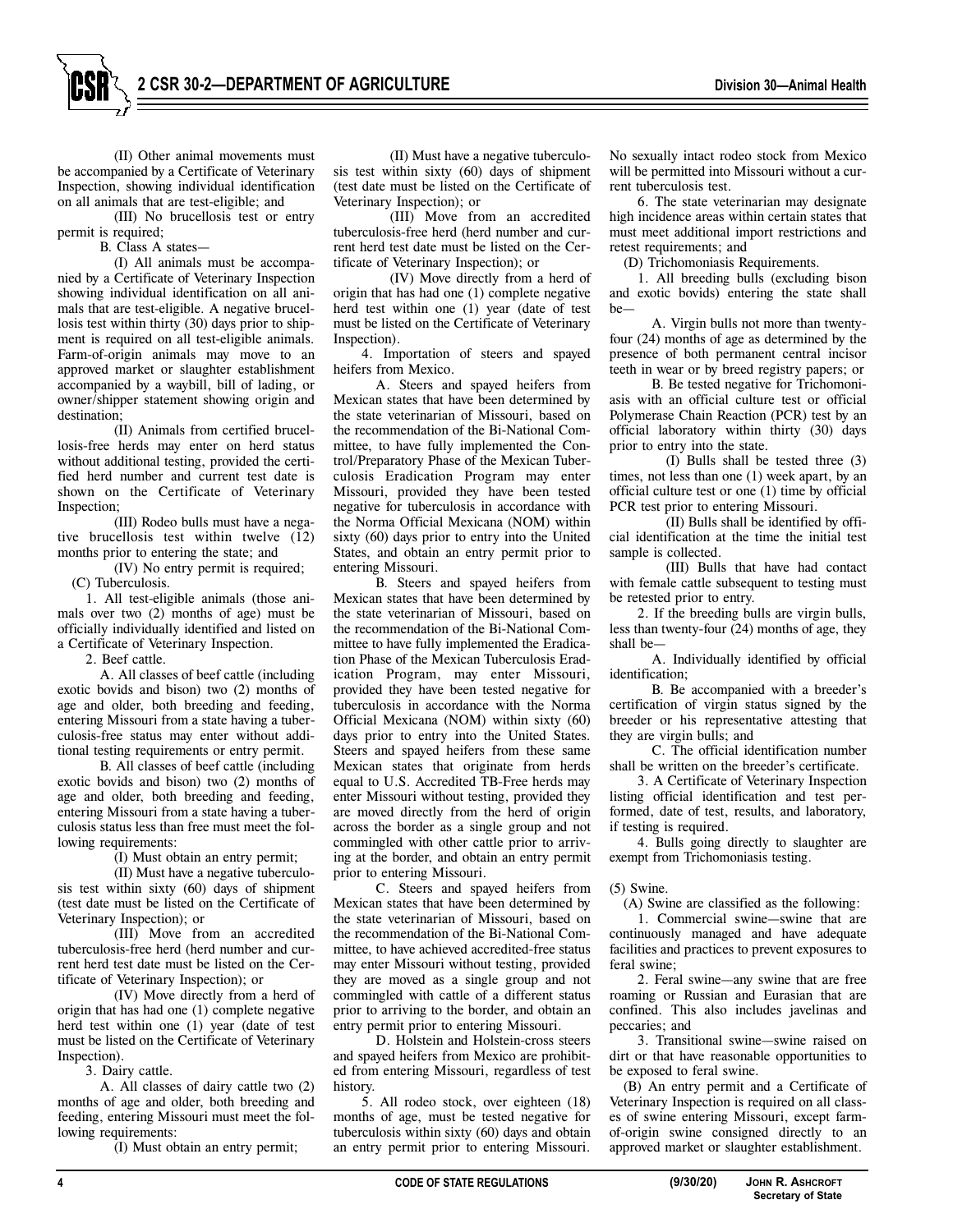

(C) All commercial or transitional swine, individual and/or moving in a production system, entering Missouri, except farm-of-origin swine consigned to an approved market or slaughter establishment, must meet the following requirements:

1. Must be veterinarian inspected, individually identified by an official eartag or group/lot identification number (GIN) as defined in Title 9, *Code of Federal Regulations*, Part 71, published annually in January, herein incorporated by reference and made a part of this rule, as published by the United States Superintendent of Documents, 732 N Capital Street NW, Washington, DC 20402- 0001, phone: toll free (866) 512-1800, DC area (202) 512-1800, website: http://bookstore.gpo.gov, ear notch, tattoo, or any other means of permanent identification approved by the state veterinarian and listed on the Certificate of Veterinary Inspection. This rule does not incorporate any subsequent amendments or additions;

2. Originate from a validated swine brucellosis-free state or from a validated brucellosis-free herd (herd numbers and current herd test dates must be listed on the Certificate of Veterinary Inspection); and

3. Originate from a pseudorabies stage V state or from a qualified negative pseudorabies herd (herd numbers and current herd test dates must be listed on the Certificate of Veterinary Inspection).

(D) All feral swine (including Eurasian and Russian swine) entering Missouri must—

1. Obtain an entry permit;

2. Be officially identified;

3. Be listed individually on a Certificate of Veterinary Inspection, in addition to age, gender, and permit number of feral swine facility of destination;

4. Must be from a validated and qualified herd (last test date and herd numbers must be listed on the Certificate of Veterinary Inspection); or

5. Have two (2) negative tests sixty (60) days apart for brucellosis and pseudorabies within thirty to sixty (30–60) days prior to movement. The laboratory and test date must be listed on the Certificate of Veterinary Inspection.

6. Feral swine moving directly from the farm-of-origin to an approved processing facility or to an approved slaughter-only facility will be exempt from any required testing.

(E) Transitional swine may move to a licensed livestock market/sale or to slaughter.

1. Feeder pigs from transitional swine herds may move from farm-of-origin to a market to be inspected and individually officially identified and then moved from the market under quarantine to be finished for slaughter.

2. All other transitional swine must move from market directly to slaughter.

(6) *Equidae.* This includes exotic equine, donkeys, asses, burros, and zebras.

(A) All *equidae* (except nursing foals accompanied by their dams) bartered, donated, exchanged, gifted, leased, relinquished, sold, or otherwise involved in a change of ownership entering Missouri must be accompanied by—

1. A negative Equine Infectious Anemia (EIA) test within twelve (12) months prior to entry and documented on a VS Form 10-11 or any officially recognized federal/state EIA test chart showing the graphic description of all markings or imprinted photograph on any officially recognized federal/state EIA test chart needed for permanent identification.

A. For change of ownership (including leasing or gifting) an original VS Form 10-11 or any officially recognized federal/state EIA test chart is required.

B. No *equidae* will be sold EIA test pending through private treaty; and

2. A Certificate of Veterinary Inspection is required showing identification (registered legible tattoo, registered brand, microchip, or any other means of permanent identification approved by the state veterinarian) and description of each *equidae* listed on the Certificate of Veterinary Inspection; or photograph of each *equidae* imprinted on the VS Form 10-11 or any officially recognized federal/state EIA test chart and listed on the Certificate of Veterinary Inspection.

(B) For purpose of travel or exhibition, a certified photocopy or certified facsimile of the VS Form 10-11 or any officially recognized federal/state EIA test chart may be accepted.

1. A certified photocopy is one (1) obtained from the testing veterinarian or accredited testing laboratory bearing seal or signature in the lower right-hand corner along with the date of certification in some ink color other than black.

2. A certified facsimile may be obtained only from the testing veterinarian or accredited testing laboratory and must bear the facsimile imprint of the originating facility clearly across the top of the page. It must also bear the date of the facsimile either along the top or in the lower right-hand corner.

(C) For purpose of travel or exhibition, Missouri will accept six (6)-month passports from states with which there is a reciprocal agreement. These passports must meet the following criteria:

1. Proof of a negative EIA test within thirty (30) days of the date of application of the passport;

2. Permanent identification for each horse by means of registered brand, legible tattoo, imprinted photograph on any officially recognized federal/state EIA test chart, or electronic identification (microchip); to be recorded on the passport and the VS Form 10- 11 or any officially recognized federal/state EIA test chart with other identifying characteristics;

3. Inspection by an accredited veterinarian; and

4. In the event of confirmed vesicular stomatitis in any of the states with which reciprocal agreements exist, use of the six (6) month passport will be suspended by the state veterinarian of Missouri.

(D) *Equidae* entering Missouri moving directly from a farm-of-origin (defined as maintained on premises for at least one hundred twenty (120) days) to a licensed Missouri livestock market/sale may be accompanied by a waybill or owner/shipper statement showing origin and destination, in lieu of a Certificate of Veterinary Inspection.

(E) Alteration or substitution of any information on the VS Form 10-11 or any officially recognized federal/state EIA test chart, including certified photocopy and certified facsimile, or Certificate of Veterinary Inspection shall cause the document to be invalid and in violation of sections 267.010 to 267.730, RSMo, and may result in civil penalties not to exceed ten thousand dollars (\$10,000) per violation.

(F) Venezuelan Equine Encephalomyelitis (VEE) vaccination is required three (3) weeks prior to entry on *equidae* originating from states in which VEE has been diagnosed within the preceding twelve (12) months. An entry permit is also required on equine from those states.

(G) *Equidae* positive for brucellosis may not enter Missouri.

(7) Sheep (including exotic sheep and antelope).

(A) All sheep, including exotic sheep and antelope, regardless of age or gender, bartered, exchanged, gifted, leased, or sold entering Missouri must be free of symptoms of infectious or contagious diseases.

(B) All sheep (including exotic sheep and antelope), regardless of age or gender, must be individually identified by official scrapie identification as defined in Title 9, *Code of Federal Regulations*, Part 79, published annually in January, herein incorporated by reference and made a part of this rule, as published by the United States Superintendent of Documents, 732 N Capital Street NW, Washington, DC 20402-0001, phone: toll free (866) 512-1800, DC area (202) 512- 1800, website: http://bookstore.gpo.gov or any other means of identification approved by the state veterinarian identifying them to the flock-of-origin and listed on a Certificate of Veterinary Inspection. This rule does not incorporate any subsequent amendments or additions.

(C) Flock-of-origin sheep (including exotic sheep and antelope) consigned directly to a licensed Missouri market/sale or a slaughter establishment must have individual official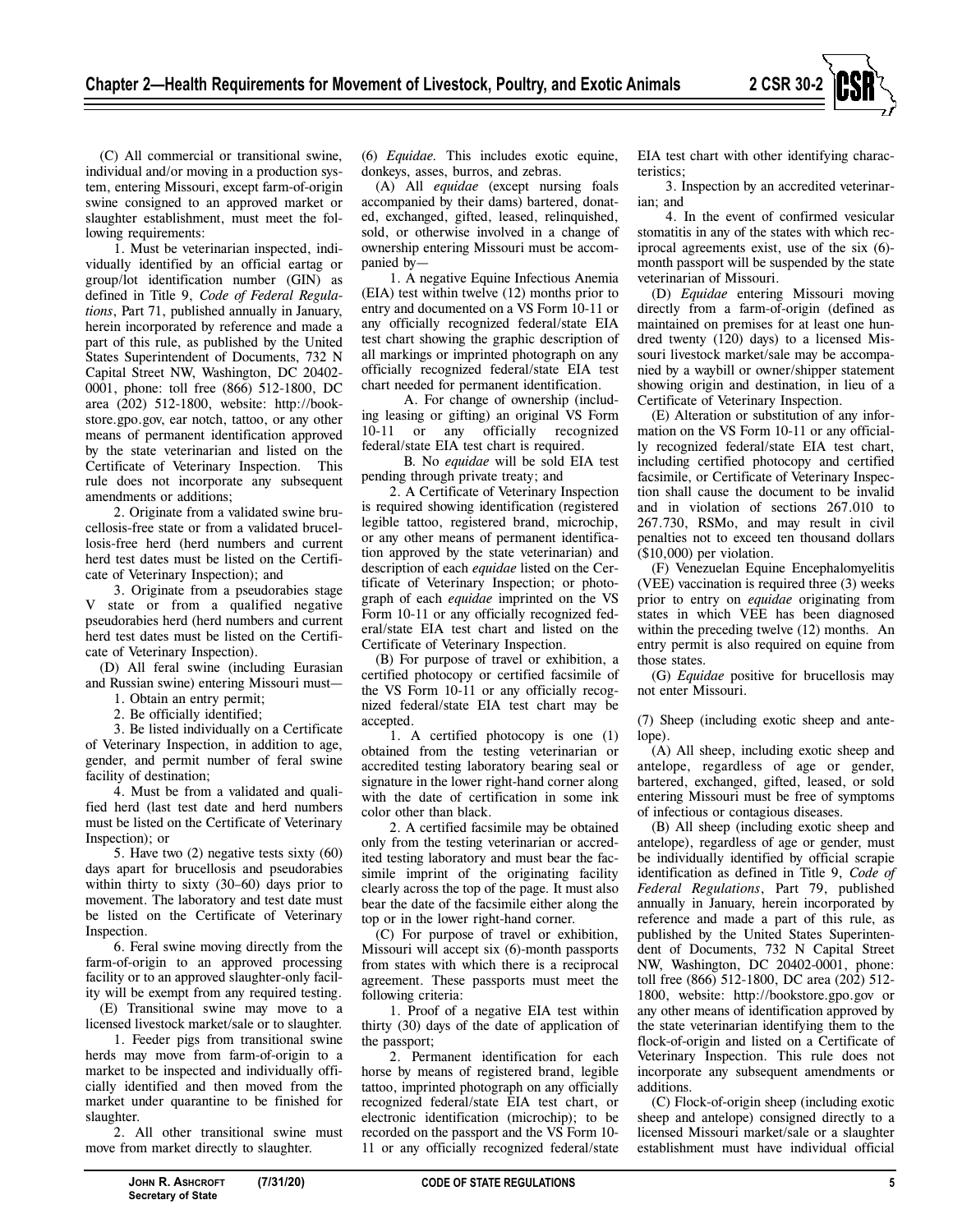scrapie identification identifying them to the flock-of-origin, but will not be required to have a Certificate of Veterinary Inspection.

(D) Scrapie-positive, suspects, or high-risk animals may enter Missouri for immediate slaughter only and with specific approval from the state veterinarian.

(E) Sheep (including exotic sheep and antelope) from a scabies-quarantined area must be dipped or treated by an officially approved method within ten (10) days prior to entering Missouri.

(F) No tests or permit are required on sheep (including exotic sheep and antelope) entering Missouri.

(8) Goats (including exotic goats).

(A) All goats (including exotic goats), regardless of age or gender, bartered, exchanged, gifted, leased, or sold entering Missouri must be free of symptoms of infectious or contagious diseases.

(B) All goats (including exotic goats), regardless of age or gender, must be individually identified by official scrapie identification as defined in Title 9, *Code of Federal Regulations*, Part 79, published annually in January, herein incorporated by reference and made a part of this rule, as published by the United States Superintendent of Documents, 732 N Capital Street NW, Washington, DC 20402-0001, phone: toll free (866) 512-1800, DC area (202) 512-1800, website: http://bookstore.gpo.gov or any other means of identification approved by the state veterinarian identifying them to the herd-of-origin and listed on a Certificate of Veterinary Inspection. This rule does not incorporate any subsequent amendments or additions.

(C) Herd-of-origin goats (including exotic goats) consigned directly to a licensed Missouri market/sale or slaughter establishment must be individually identified by official scrapie identification identifying them to the herd-of-origin, but will not be required to have a Certificate of Veterinary Inspection.

(D) Scrapie-positive, suspects, or high-risk animals may enter Missouri for immediate slaughter only and with specific approval from the state veterinarian.

(E) No tests or permit are required on goats (including exotic goats) entering Missouri.

#### (9) Poultry and Waterfowl.

(A) Live poultry (except those consigned directly to slaughter) shall be accompanied by a Certificate of Veterinary Inspection or a VS Form 9-3 (see 2 CSR 30-2.040). If a VS Form 9-3 is used, a signed and dated owner/shipper statement must be included stating that, to his/her best knowledge, the birds are healthy. Poultry known to be infected with pullorum or typhoid that are consigned directly to slaughter must be identified as such by the consignor.

(B) Live poultry entering Missouri must be

tested negative for pullorum-typhoid within the past ninety (90) days or originate from a flock approved by the National Poultry Improvement Plan (NPIP) or an equivalent program which has been tested within the past twelve (12) months with no change of ownership.

(C) Hatching eggs must be accompanied by a Certificate of Veterinary Inspection certifying the eggs to be from pullorum-free flocks or by a VS Form 9-3.

(D) All poultry and hatching eggs imported into Missouri require an entry permit prior to shipment. Annual entry permits shall be issued by the department to participants in the NPIP or an equivalent program. Producers not approved by NPIP or an equivalent program must request a permit with each shipment.

# (10) Captive Cervids.

(A) Captive cervids including, but not limited to, elk, elk-hybrids, red deer, roe deer, white-tail deer, mule deer, sika deer, moose, reindeer, mutjac, and fallow deer that are bartered, exchanged, gifted, leased, or sold entering Missouri, regardless of age, must be veterinary inspected, individually identified by official eartag as defined in Title 9, *Code of Federal Regulations*, Part 71, published annually in January, herein incorporated by reference and made a part of this rule as published by the United States Superintendent of Documents, 732 N Capital Street NW, Washington, DC 20402-0001, phone: toll free (866) 512-1800, DC area (202) 512-1800, website: http://bookstore.gpo.gov, or other means of permanent identification approved by the state veterinarian and listed on a Certificate of Veterinary Inspection. This rule does not incorporate any subsequent amendments or additions.

(B) An entry permit is required.

(C) Brucellosis Requirement.

1. All sexually intact animals six (6) months of age and over not in a status herd or under quarantine for brucellosis must test negative for brucellosis within ninety (90) days prior to movement except—

A. Brucellosis-free herd—captive cervids originating from certified brucellosisfree herds may enter on herd status without additional testing provided the certified herd number and current test date is listed on the Certificate of Veterinary Inspection; and

B. Brucellosis-monitored herd—all sexually intact animals six (6) months of age and older must test negative for brucellosis within ninety (90) days prior to interstate movement.

(D) Tuberculosis Requirements.

1. Captive cervids, less than six (6) months of age, not known to be affected or exposed to tuberculosis and not in a status herd must have one (1) negative tuberculosis test, within ninety (90) days prior to entering

Missouri, using the single cervical method. The negative test date must be listed on the Certificate of Veterinary Inspection. Captive cervids must have been isolated from other captive cervids during the testing period.

2. Captive cervids, six (6) months of age and older, not known to be affected with or exposed to tuberculosis and not in a status herd, must have two (2) negative tuberculosis tests, not less than ninety (90) days apart, using the single cervical method. The second test must be within ninety (90) days prior to movement. Both negative tests dates must be listed on the Certificate of Veterinary Inspection. Captive cervids must have been isolated from other captive cervids during the testing period.

3. Movement from tuberculosis status herds.

A. Accredited herd—captive cervids originating from an accredited tuberculosisfree cervid herd may enter on herd status without additional testing provided the accredited herd number and current test date is listed on the Certificate of Veterinary Inspection.

B. Qualified herd—captive cervids originating from a qualified herd must have one (1) negative tuberculosis test, using the single cervical method, within ninety (90) days prior to the date of movement.

C. Monitored herd—captive cervids originating from a monitored herd must have one (1) negative tuberculosis test, using the single cervical method, within ninety (90) days prior to the date of movement.

D. Captive cervids less than twelve (12) months of age that originate from and were born in a status herd may be moved without further testing provided that they have not been exposed to captive cervids from a lower status herd.

(E) Chronic Wasting Disease.

1. Captive cervids will not be allowed to enter the state if, within the last five (5) years, the animal—

A. Originates from an area or has been in an area that has been reported as a Chronic Wasting Disease (CWD) endemic area; and

B. Originates from a CWD positive captive herd.

2. Elk, elk-hybrids, red deer, roe deer, white-tailed deer, mule deer, sika deer, and moose entering Missouri from any state must have participated in a CWD certification program for five (5) consecutive years. Other cervids, including but not limited to, reindeer, mutjac, and fallow deer, must have participated in a certification program recognized by the state of origin prior to entering Missouri. Original anniversary date must be listed on the Certificate of Veterinary Inspection.

3. Captive cervids moving between publicly-owned American Zoos and Aquariums (AZA)-accredited zoos must meet the CWD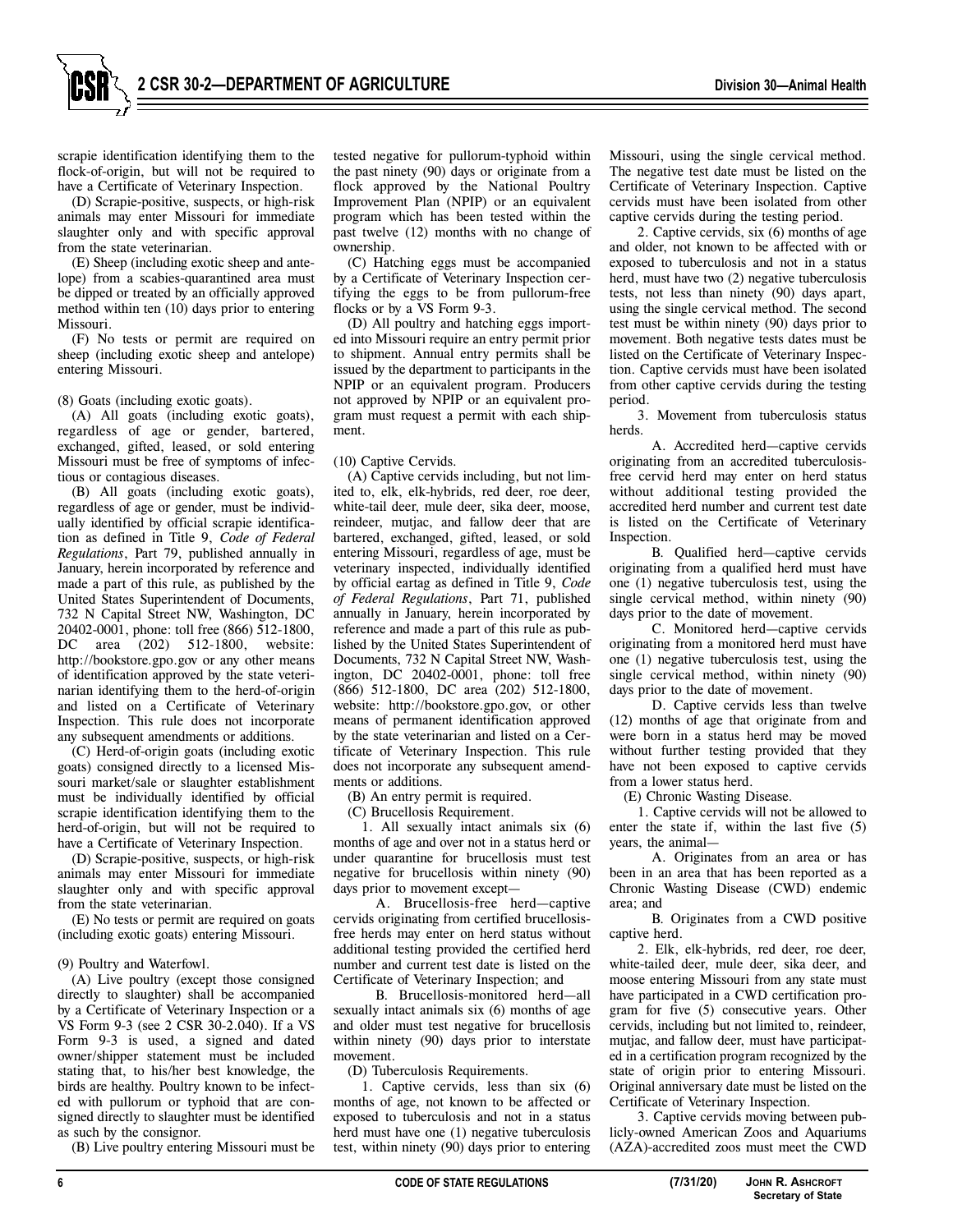

(11) Alpacas, Camels, and Llamas.

(A) All alpacas, camels, and llamas bartered, exchanged, leased, sold, or relinquished entering Missouri (excluding livestock markets) must be accompanied by an official Certificate of Veterinary Inspection showing an individual listing of the common name(s) of the animal(s) such as sex, age, weight, and coloration and be individually identified by official eartag as defined in Title 9, *Code of Federal Regulations*, Part 71, published annually in January, herein incorporated by reference and made a part of this rule, as published by the United States Superintendent of Documents, 732 N Capital Street NW, Washington, DC 20402-0001, phone: toll free (866) 512-1800, DC area (202) 512-1800, website: http://bookstore.gpo.gov, microchip, tattoo, or any other means of permanent identification approved by the state veterinarian. This rule does not incorporate any subsequent amendments or additions.

(B) No tests or permit is required to enter Missouri.

(12) Ratites (including but not limited to ostrich, rheas, and emus).

(A) A Certificate of Veterinary Inspection is required on all ratites bartered, exchanged, leased, sold, or relinquished entering Missouri, except farm-of-origin ratites consigned to an approved slaughter establishment. Ratites must be veterinary inspected and individually identified by official identification (leg band, microchip, wing band, legible tattoo, or other means approved by the state veterinarian) and listed on the Certificate of Veterinary Inspection. Ear tags attached to the ratites are not acceptable.

(B) No tests or permit is required on ratites entering Missouri.

(13) Psittacine birds, (including but not limited to macaws or parrots) except budgerigar, must have a Certificate of Veterinary Inspection to enter Missouri.

(14) Dogs and Cats.

(A) All dogs and cats entering Missouri must be accompanied by a Certificate of Veterinary Inspection. Dogs and cats over four (4) months of age must be vaccinated for rabies by one (1) of the methods and within the time period published in the current *Compendium of Animal Rabies Vaccines* by the National Association of State Public Health Veterinarians, Inc., incorporated by reference and made a part of this rule, as published by the United States Superintendent of Documents, 732 N Capital Street NW, Washington

**Secretary of State**

DC 20402-0001, phone: toll free (866) 512- 1800: DC area (202) 512-1800, website: http://bookstore.gpo.gov. This rule does not incorporate any subsequent amendments or additions.

(B) Any person who transports a domestic dog or cat from a foreign country into Missouri shall provide the recipient with a copy of that animal's Certificate of Veterinary Inspection and when applicable, rabies vaccination information as prescribed in (14)(A) of this rule, not more than thirty (30) days after transfer of the dog or cat to the recipient.

(C) Any person who receives a domestic dog or cat from a foreign country into Missouri shall provide the state veterinarian with a copy of that animal's Certificate of Veterinary Inspection and when applicable, rabies vaccination information as prescribed in  $(14)(A)$  of this rule, not more than thirty (30) days after acquisition of the dog or cat.

(D) All dogs and cats must be eight (8) weeks of age to enter into commerce.

(15) Aquaculture. All aquaculture entering Missouri must be accompanied by a Certificate of Veterinary Inspection and obtain an entry permit. All Viral Hemorrhagic Septicemia (VHS) susceptible species must be tested in compliance with federal regulations; laboratory, test date, and results must be listed on the Certificate of Veterinary Inspection.

(16) Miscellaneous and Exotic Animals. All exotic animals must be accompanied by an official Certificate of Veterinary Inspection showing an individual listing of the common name(s) of the animal(s) and appropriate descriptions of animal(s) such as sex, age, weight, coloration, and the permanent identification.

(A) Elephants (Asiatic, African) must test negative for tuberculosis within one (1) year prior to entry.

(B) Importation of skunks and raccoons into Missouri is prohibited by the Missouri Wildlife Code, 3 CSR 10-9.

(C) No tests are required for animals moving between publicly-owned American Zoos and Aquariums (AZA)-accredited zoos, but must be accompanied by a Certificate of Veterinary Inspection. Cervids moving between publicly-owned AZA-accredited zoos must meet the chronic wasting disease monitoring requirements as outlined in subsection (10)(E). An entry permit is required on all animals moving between publicly-owned American Zoos and Aquariums (AZA) accredited zoos.

*AUTHORITY: section 267.645, RSMo 2016.\** 

**JOHN R. ASHCROFT (12/31/20) CODE OF STATE REGULATIONS 7**

*This version of rule filed Jan. 24, 1975, effective Feb. 3, 1975. Amended: Filed Aug. 15, 1975, effective Aug. 25, 1975. Amended: Filed Dec. 19, 1975, effective Dec. 29, 1975. Amended: Filed Dec. 14, 1976, effective April 11, 1977. Amended: Filed Oct. 13, 1978, effective Jan. 13, 1979. Amended: Filed Aug. 8, 1980, effective Nov. 14, 1980. Amended: Filed May 12, 1981, effective Sept. 1, 1981. Amended: Filed Dec. 10, 1981, effective April 11, 1982. Amended: Filed Feb. 16, 1983, effective June 12, 1983. Emergency amendment filed Feb. 16, 1984, effective Feb. 26, 1984, expired June 25, 1984. Amended: Filed Jan. 26, 1984, effective June 12, 1984. Amended: Filed Dec. 2, 1985, effective March 14, 1986. Emergency amendment filed Feb. 14, 1986, effective Feb. 24, 1986, expired June 14, 1986. Emergency amendment filed May 1, 1987, effective May 11, 1987, expired Sept. 11, 1987. Rescinded and readopted: Filed Dec. 14, 1987, effective March 25, 1988. Amended: Filed Nov. 15, 1988, effective March 26, 1989. Amended: Filed Dec. 13, 1989, effective April 27, 1990. Emergency amendment filed July 25, 1990, effective Aug. 3, 1990, expired Nov. 22, 1990. Amended: Filed Sept. 17, 1990, effective March 14, 1991. Emergency amendment filed April 11, 1991, effective April 21, 1991, expired Aug. 9, 1991. Amended: Filed April 16, 1991, effective Aug. 30, 1991. Amended: Filed July 15, 1991, effective Dec. 9, 1991. Emergency amendment filed Jan. 23, 1992, effective Feb. 2, 1992, expired May 30, 1992. Amended: Filed Feb. 4, 1992, effective June 25, 1992. Emergency amendment filed June 5, 1992, effective June 15, 1992, expired Oct. 12, 1992. Emergency amendment filed July 30, 1992, effective Aug. 9, 1992, expired Dec. 6, 1992. Amended: Filed March 3, 1992, effective Sept. 6, 1992. Emergency amendment filed Aug. 20, 1993, effective Aug. 30, 1993, expired Dec. 27, 1993. Amended: Filed Aug. 27, 1993, effective Jan. 31, 1994. Emergency amendment filed April 4, 1994, effective April 14, 1994, expired Aug. 11, 1994. Amended: Filed April 4, 1994, effective Sept. 30, 1994. Amended: Filed Jan. 31, 1995, effective July 30, 1995. Amended: Filed July 31, 1996, effective March 30, 1997. Amended: Filed Jan. 4, 1999, effective July 30, 1999. Emergency amendment filed Nov. 2, 2001, effective Nov. 12, 2001, expired May 10, 2002. Amended: Filed April 10, 2002, effective Sept. 30, 2002. Amended: Filed May 14, 2002, effective Dec. 30, 2002. Amended: Filed Jan. 30, 2003, effective July 30, 2003. Amended: Filed March 17, 2003, effective Sept. 30, 2003. Emergency amendment filed Aug. 23, 2004, effective Sept. 3, 2004, expired March*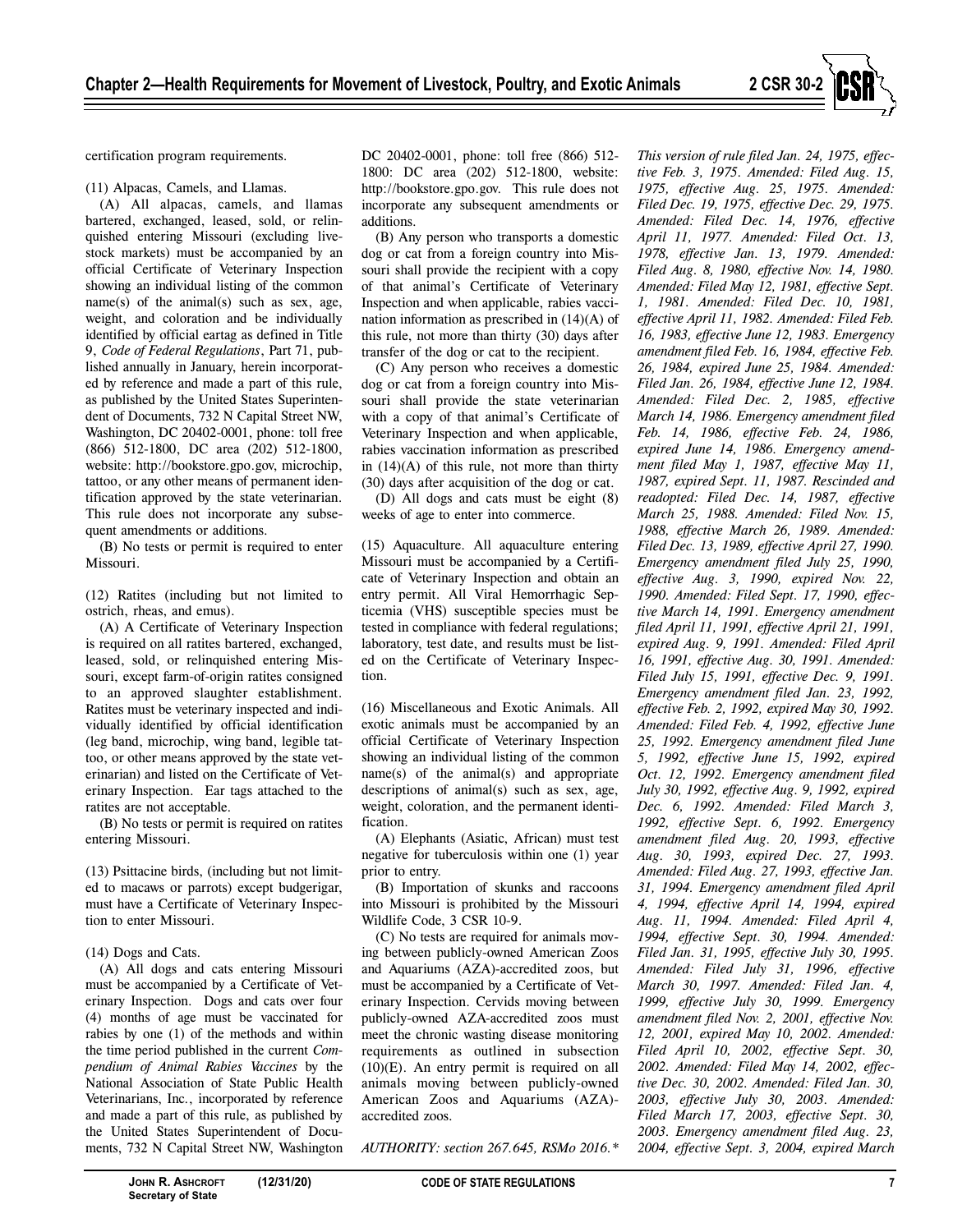

*1, 2005. Amended: Filed Aug. 23, 2004, effective Feb. 28, 2005. Emergency amendment filed Dec. 2, 2004, effective Dec. 12, 2004, expired May 31, 2005. Amended: Filed Dec. 2, 2004, effective June 30, 2005. Amended: Filed June 15, 2005, effective Jan. 30, 2006. Amended: Filed June 12, 2009, effective Jan. 30, 2010. Amended: Filed Nov. 10, 2010, effective June 30, 2011. Amended: Filed Oct. 30, 2014, effective May 30, 2015. Amended: Filed Feb. 11, 2020, effective Aug. 30, 2020.* 

*\*Original authority: 267.645, RSMo 1959, amended 1993.* 

# **2 CSR 30-2.011 Prohibiting Movement of Elk, White-Tailed Deer and Mule Deer into Missouri**

*Emergency rule filed May 1, 2002, effective May 11, 2002, expired Oct. 27, 2002.* 

# **2 CSR 30-2.012 Requirements for Captive Elk Entering Missouri During September 1, 2002 through September 30, 2002**

*Emergency rule filed Aug. 6, 2002, effective Aug. 16, 2002, expired Feb. 1, 2003.* 

# **2 CSR 30-2.014 Import Restrictions of Beef Cattle, Bison and Cervids from the State of Minnesota**

*Emergency rule filed Jan. 6, 2006, effective Jan. 16, 2006, terminated March 2, 2006.* 

#### **2 CSR 30-2.015 Transmissible Spongiform Encephalopathics Reportable and Quarantinable**

*Emergency rule filed June 22, 1998, effective July 2, 1998, expired Feb. 25, 1999.* 

### **2 CSR 30-2.016 Rabbit Hemorrhagic Disease Import Restrictions on Rabbits and Hares Entering Missouri**

*PURPOSE: This rule is necessary to restrict the movement of rabbits and hares into Missouri due to the recent diagnosis of Rabbit Hemorrhagic Disease in the United States.* 

(1) No rabbits or hares may enter Missouri if the animals have originated from a state or country where Rabbit Hemorrhagic Disease (RHD) has been diagnosed in the prior twelve (12) months unless they meet the following requirements:

(A) Must obtain an entry permit; and

(B) Must have a Certificate of Veterinary Inspection from an accredited veterinarian that states—

1. All rabbits and hares in the shipment have been examined within seventy-two (72) hours of shipment for and found free of communicable diseases and have originated from a single premises that has no signs of a communicable disease;

2. There has been no movement of rabbits and hares onto the originating premises within thirty (30) days prior to shipment; and

3. No rabbits or hares in the shipment have had contact with wild rabbits or hares within thirty (30) days prior to shipment.

*AUTHORITY: section 267.645, RSMo 2016.\* Emergency rule filed July 1, 2020, effective July 16, 2020, expired Jan. 11, 2021. Original rule filed July 1, 2020, effective Jan. 30, 2021.* 

*\*Original authority: 267.645, RSMo 1959, amended 1993.* 

# **2 CSR 30-2.020 Movement of Livestock, Poultry, and Exotic Animals Within Missouri**

*PURPOSE: This rule sets forth the requirements governing the movement of livestock and poultry within Missouri.* 

*PUBLISHER'S NOTE: The secretary of state has determined that the publication of the entire text of the material which is incorporated by reference as a portion of this rule would be unduly cumbersome or expensive. This material as incorporated by reference in this rule shall be maintained by the agency at its headquarters and shall be made available to the public for inspection and copying at no more than the actual cost of reproduction. This note applies only to the reference material. The entire text of the rule is printed here.* 

(1) Cattle, Bison, and Exotic Bovids. (A) Brucellosis.

1. No test requirements for movement of cattle from herds not under quarantine for brucellosis.

(B) Tuberculosis. No test required for movement of cattle from herds not under quarantine for tuberculosis.

(C) No Certificate of Veterinary Inspection is required.

(D) Trichomoniasis (Excluding Bison and Exotic Bovids).

1. Definitions.

A. Official laboratory—A Veterinary

Diagnostic Laboratory operated by and under the direction of the state veterinarian, the University of Missouri Veterinary Medical Diagnostic Laboratory, or other diagnostic laboratories accredited by the American Association of Veterinary Laboratory Diagnosticians or member of the National Animal Health Laboratory Network.

B. Positive Trichomoniasis (*Tritrichomonas foetus*) bull—male bovine which has ever tested positive for Trichomoniasis (*Tritrichomonas foetus*).

C. Trichomoniasis—a venereal disease of cattle caused by the protozoan parasite species of *Tritrichomonas foetus*.

D. Positive Trichomoniasis (*Tritrichomonas foetus*) herd—a group of bovines that have commingled in the previous breeding season and in which an animal (male or female) has had a positive diagnosis for *Tritrichomonas foetus*.

E. Negative Trichomoniasis (*Tritrichomonas foetus*) herd—a group of bovines that have been commingled in the previous breeding season and all test-eligible bulls have tested negative for *Tritrichomonas foetus* within the previous twelve (12) months.

F. Test-eligible animal—any bull at least twenty-four (24) months of age or any non-virgin bull that is sold, leased, bartered, or traded in Missouri.

G. Negative Trichomoniasis (*Tritrichomonas foetus*) bull—a bull with a series of three (3) negative cultures at least one (1) week apart or one (1) negative Polymerase Chain Reaction (PCR) test for *Tritrichomonas foetus* or two (2) negative PCR tests if commingled with a positive Trichomoniasis herd.

2. All breeding bulls (excluding bison and exotic bovids) sold, bartered, leased, or traded within the state shall be—

A. Virgin bulls not more than twentyfour (24) months of age as determined by the presence of both permanent central incisor teeth in wear, or by breed registry papers; or

B. Tested negative for Trichomoniasis with an official culture test or official Polymerase Chain Reaction (PCR) test by an approved diagnostic laboratory within sixty (60) days prior to change in ownership or possession within the state.

(I) Bulls shall be tested three (3) times not less than one (1) week apart by an official culture test or one (1) time by an official PCR test.

(II) Shall be identified by official identification at the time the initial test sample is collected and the official identification recorded on the test documents.

(III) Bulls that have had contact with female cattle subsequent to or at the time of testing must be retested prior to movement;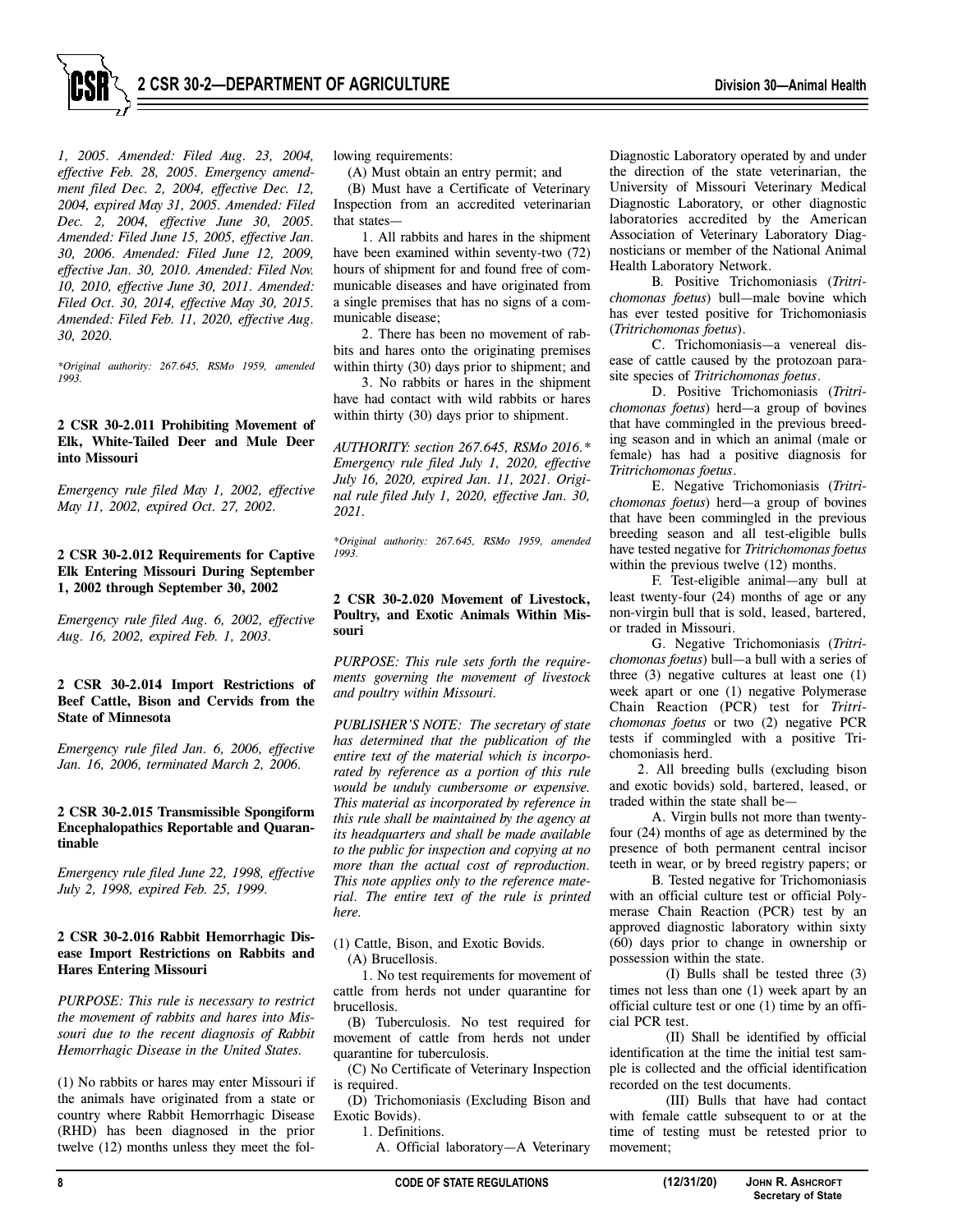

C. The official identification, test results, date of test, test performed, and laboratory where test was performed must be included on the certificate of veterinary inspection.

3. If the breeding bulls are virgin bulls and less than twenty-four (24) months of age, they shall be—

A. Individually identified by official identification; and

B. Accompanied with a breeder's certification of virgin status signed by the breeder or his representative attesting that they are virgin bulls.

C. The official identification number shall be written on the breeder's certificate.

4. Bulls going directly to slaughter are exempt from Trichomoniasis testing.

5. *Tritrichomonas foetus* positive herd—

A. Shall be quarantined or sold directly to slaughter or to a licensed livestock market for slaughter only and shipped on a VS 1-27 permit.

(I) Any non-virgin female or female twelve (12) months of age or older may be sold directly to slaughter and move on a VS 1-27 permit or remain quarantined.

(II) Positive bulls shall be sent directly to slaughter or to a licensed livestock market for slaughter only and shipped on a VS 1-27 permit.

(III) Positive animals shall be identified by a state issued temper-evident eartag;

B. The quarantine shall be released upon the following:

(I) All bulls in a positive *Tritrichomonas foetus* herd shall have tested negative to three (3) consecutive official *Tritrichomonas foetus* culture tests or two (2) consecutive official *Tritrichomonas foetus*  PCR tests at least one (1) week apart. The initial negative test is included in the series of negative tests required; and

(II) Female(s) has a calf at side (with no exposure to other than known negative *Tritrichomonas foetus* bulls since parturition), has one hundred twenty (120) days of sexual isolation, or is determined by an accredited veterinarian to be at least one hundred twenty (120) days pregnant;

C. An epidemiological investigation shall be performed on each infected herd.

(I) The Missouri Department of Agriculture shall notify adjacent herd owners that their herd may have been exposed to Trichomoniasis.

(II) The Missouri Department of Agriculture shall educate adjacent herd owners about Trichomoniasis, including a recommendation that adjacent herd owners have their herds tested for the disease.

(III) The Missouri Department of Agriculture may require the adjacent herd owner to test the adjacent herd for Trichomoniasis if it is indicated by the epidemiological investigation;

D. A request for reclassification of a positive bull shall be considered by the state veterinarian, providing the owner or agent submits a written request to the state veterinarian within ten (10) business days of the initial positive test result being reported to the owner agent;

E. Upon receipt of a request for reclassification the state veterinarian shall conduct an investigation that shall include, but is not limited to, further analysis of the original positive sample, additional testing of the positive bull, and/or review of the herd record data for the bull in question. The owner or agent must pay the expenses for all tests conducted by or requested by the state veterinarian on the owner's herd; and

F. The state veterinarian shall send a written response to the owner or agent stating why the reclassification was or was not granted within ten (10) business days after the investigation is completed.

6. All positive *Tritrichomonas foetus* test results must be reported to the state veterinarian within seventy-two (72) hours of confirmation.

(2) Swine.

(A) Swine in Missouri are classified as follows:

1. Commercial swine—swine that are continuously managed and have adequate facilities and practices to prevent exposures to feral swine;

2. Feral swine—swine that are free roaming or Russian and Eurasian that are confined. This includes javelinas and peccaries; and

3. Transitional swine—swine raised on dirt or that have reasonable opportunities to be exposed to feral swine.

(B) Commercial Swine.

1. All swine (except slaughter swine) exchanged, bartered, gifted, leased, or sold within Missouri must be veterinary inspected and individually identified by official eartag or group lot identification number (GIN) as defined in Title 9, *Code of Federal Regulations*, Part 71, published annually in January, herein incorporated by reference and made a part of this rule, as published by the United States Superintendent of Documents, 732 N Capital Street NW, Washington, DC 20402- 0001, phone: toll free (866) 512-1800, DC area (202) 512-1800, website: http://bookstore.gpo.gov, ear notch, tattoo, or any other means of permanent identification approved by the state veterinarian. This rule does not incorporate any subsequent amendments or additions.

2. Brucellosis. No test is required for

movement of swine from herds not under quarantine for brucellosis, and no Certificate of Veterinary Inspection is required.

3. Pseudorabies. No test is required for movement of swine from herds not under quarantine for pseudorabies, and no Certificate of Veterinary Inspection is required.

(C) All Missouri origin sows and boars not under quarantine sold for slaughter are to be individually identified by a backtag, eartag, tattoo, or other approved device at the first point of concentration.

(D) All feral swine (including Eurasian and Russian) moving within Missouri must:

1. Obtain an entry permit;

2. Be officially identified;

3. Be listed individually on a Certificate of Veterinary Inspection, in addition to age, gender, and permit number of feral swine facility of destination;

4. Be from a validated and qualified herd, last test date, and herd numbers must be listed on the Certificate of Veterinary Inspection; or

5. Have two (2) negative tests sixty (60) days apart for brucellosis and pseudorabies within thirty to sixty (30–60) days prior to movement. The laboratory and test date must be listed on the Certificate of Veterinary Inspection.

6. Feral swine moving directly from the farm-of-origin to an approved processing facility or to an approved slaughter-only facility will be exempt from required testing.

(E) Transitional swine may move only to a licensed livestock market/sale or to slaughter.

1. Feeder pigs from transitional swine herds may move from farm-of-origin to a market to be inspected and officially identified by official eartag, and then moved from the market under quarantine to be finished for slaughter.

(3) *Equidae*. This includes exotic equine, donkeys, asses, burros, and zebras.

(A) Change of Ownership.

1. All *equidae* (except nursing foals accompanied by their dams) bartered, donated, exchanged, gifted, leased, relinquished, sold, or otherwise involved in a change of ownership, must have an official negative Equine Infectious Anemia (EIA) test within twelve (12) months prior to change of ownership or lease.

2. All change of ownership or leasing must be accompanied by the original owner's copy of the VS Form 10-11 or any officially recognized federal/state EIA test chart showing the graphic description of all markings or imprinted photograph on any officially recognized federal/state EIA test chart needed for permanent identification.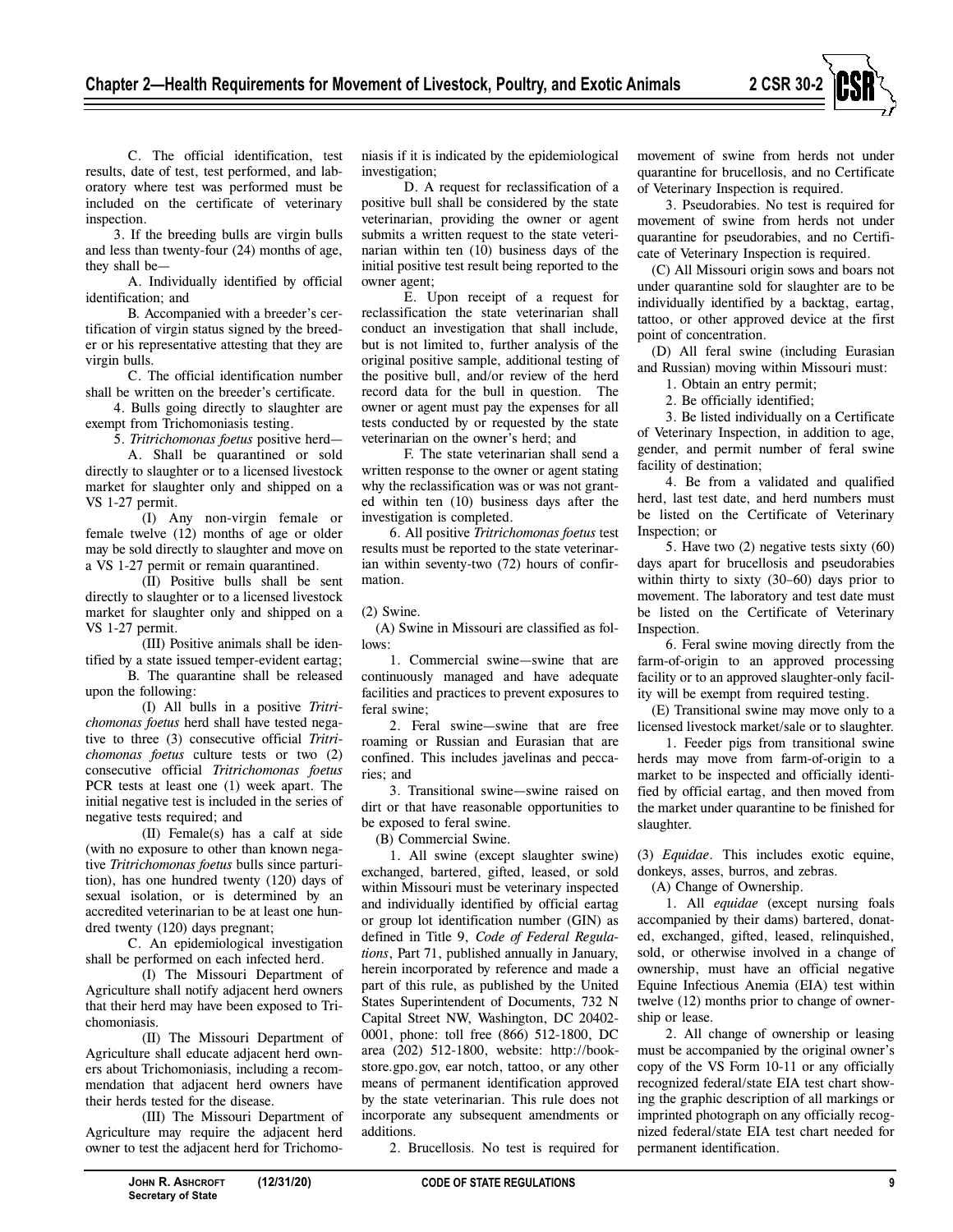3. No photocopies or facsimiles of the VS Form 10-11 are valid for change of ownership or leasing.

4. No *equidae* will be sold EIA test pending through private treaty.

(B) Boarding, Breeding, and Training **Facilities** 

1. All *equidae* assembled at boarding, breeding, or training stables shall be tested negative for EIA within the preceding twelve (12) months.

2. The owner/manager of the premises is responsible for maintaining proof of current negative EIA test for each animal; a certified photocopy or certified facsimile is acceptable proof of a current negative EIA test.

A. A certified photocopy is one obtained from the testing veterinarian or accredited testing laboratory bearing seal or signature in the lower right-hand corner along with the date of certification of the photocopy in some ink color other than black.

B. A certified facsimile is one obtained from the testing veterinarian or accredited testing laboratory bearing the facsimile imprint of the originating facility clearly across the top of the page. The form must be completed and legible. It must show the date of transmission, either along the top or in the lower right-hand corner.

(C) *Equidae* Owned, Leased, or Rented by a Business or Public Entity.

1. *Equidae* owned, leased, or rented by a business or public entity that congregate with privately-owned *equidae* or other *equidae* offering the same service must have an official negative EIA test within the preceding twelve (12) months.

2. The owners or managers shall be responsible for maintaining proof (either the original VS Form 10-11 or any officially recognized federal/state EIA test chart, certified photocopy, or certified facsimile of the VS Form 10-11) of current negative test for each animal being used for the service. These records shall be available for inspection by a veterinarian or animal health officer employed by the Department of Agriculture or a veterinarian or animal health technician employed by United States Department of Agriculture (USDA), Animal and Plant Health Inspection Services (APHIS)-Veterinary Services.

(D) All managed or sponsored trail rides, rodeos, or competitions must require an official negative EIA test within twelve (12) months prior to the event.

1. The manager or sponsor of each assembly or event shall be responsible for ensuring that each animal is accompanied by proof of an official negative EIA test (either

the original VS Form 10-11 or certified photocopy or certified facsimile of the VS Form 10-11), and shall not allow *equidae* not so certified to participate in the event or to congregate with other *equidae.* 

2. These records shall accompany the animal and shall be available for inspection by state/federal personnel as well as show/event personnel establishing compliance with regulations.

3. The owner of each animal is also responsible to comply with these requirements under sections 267.010 to 267.730, RSMo, and may result in assessed civil penalties not to exceed ten thousand dollars (\$10,000) for each violation.

(E) Alteration or substitution of any information on any VS Form 10-11 or any officially recognized federal/state EIA test chart, including certified photocopy and certified facsimile, or Certificate of Veterinary Inspection shall cause the document to be invalid and in violations of sections 267.010 to 267.730, RSMo, and may result in civil penalties, not to exceed ten thousand dollars (\$10,000) per violation.

(F) Procedures for Handling Missouri EIA Positive *Equidae*.

1. Upon notification of a positive EIA test from any accredited laboratory, the positive animal(s) will be permanently identified by microchip, quarantined, and isolated at least two hundred (200) yards from any other *equidae*.

2. All *equidae* determined or believed to be exposed to the positive animal will be quarantined, permanently identified by microchip, and blood collected by a veterinarian employed by the Missouri Department of Agriculture or a veterinarian employed by USDA, APHIS-Veterinary Services, or a licensed accredited deputy veterinarian acting under the direction of the state veterinarian for official EIA testing.

3. The original reactor animal is to be tested a second time within thirty (30) days of the first positive test. The second sample will be drawn by state or federal regulatory personnel and will be submitted to a Department of Agriculture Animal Health Diagnostic Laboratory. The owner may request that the sample be split and submit one (1) to a private accredited laboratory of their choice at their own expense. There will be no laboratory charge for retests of positive or exposed animals submitted to a Department of Agriculture Animal Health Diagnostic Laboratory.

4. Upon confirmation of positive status by a Department of Agriculture Animal Health Diagnostic Laboratory and the National Veterinary Services Laboratory, the positive animal will be freeze-branded on the

left side of the neck with an alphanumeric code that indicates the state of Missouri (by the number 43), EIA positive by (AP), the last digit of the year, followed by the positive EIA case number for that year. The freezebrand will be a minimum of two inches (2") high and seven (7) characters long.

5. The owner or a representative of the owner must decide within fifteen (15) days the disposition of the positive animal with the following options:

A. Ship to an approved slaughter establishment on a VS Form 1-27 shipping permit issued by a veterinarian or animal health officer employed by the Department of Agriculture or a veterinarian or animal health technician employed by USDA, APHIS-Veterinary Services. Market veterinarians may issue a VS Form 1-27 shipping permit for positive animals going directly to slaughter from a licensed livestock market/sale;

B. Euthanasia with a written statement from the attending veterinarian, including date and disposition of the animal(s); or

C. Permanently quarantined, with the owner agreeing to abide by all the stipulations required by signing an EIA Quarantine Affidavit (MO Form 350-1052).

6. All other *equidae* owned/managed or leased will be placed under quarantine for sixty (60) days after removal of the last known positive animal. Two (2) negative EIA tests will be required to be released from quarantine. The first test at the time exposure was discovered and the second test sixty (60) days or more after the removal of the last known positive animal.

A. All exposed animals will be permanently identified by electronic microchip.

B. Blood samples will be drawn by a veterinarian or animal health officer employed by the Department of Agriculture or a veterinarian or an animal health technician employed by USDA, APHIS-Veterinary Services and submitted to a Department of Agriculture Animal Health Diagnostic Laboratory (at no charge).

C. Foals from EIA positive mares will acquire passive antibody to EIA in the colostrum and may test positive for more than six (6) months. In these cases, the foal will be quarantined for at least sixty (60) days after weaning or separation from all positive equids and up to one (1) year of age, pending negative EIA test results. If the animal is still test-positive by one (1) year of age, it is considered infected and will be handled as such.

7. Violation of quarantine by any person in possession of the positive animal(s) or exposed animal(s) or refusal to test or to allow microchip implanting will be in violation of section 267.603, RSMo, and may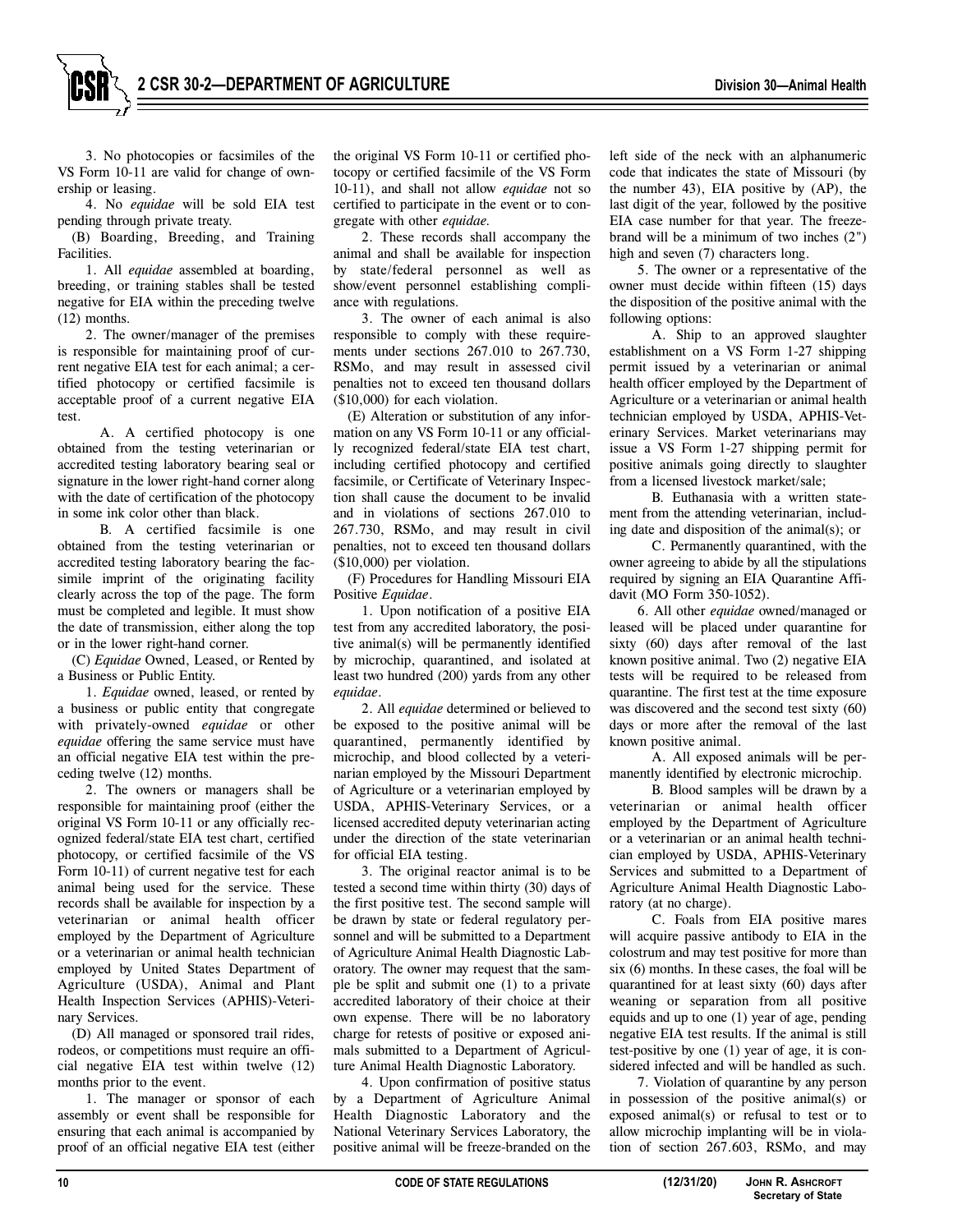

(G) Brucellosis in *Equidae*. All equine showing signs of fistulous withers or poll evil will be tested for brucellosis. Samples must be submitted to the Cooperative State and Federal Veterinary Diagnostic Laboratory in Jefferson City, Missouri. All positive animals will be shipped to slaughter on a VS Form 1-27 shipping permit or be placed under a special order of quarantine.

# (4) Sheep.

(A) All sheep (including exotic sheep and antelope), regardless of age or gender, exchanged, bartered, gifted, leased, or sold within Missouri must be free of symptoms of infectious or contagious diseases.

(B) All sheep (including exotic sheep and antelope), regardless of age or gender, must be individually identified by official scrapie identification as defined in Title 9, *Code of Federal Regulations*, Part 79, published annually in January, herein incorporated by reference and made a part of this rule, as published by the United States Superintendent of Documents, 732 N Capital Street NW, Washington, DC 20402-0001, phone: toll free (866) 512-1800, DC area (202) 512- 1800, website: http://bookstore.gpo.gov, or any other means approved by the state veterinarian identifying them to the flock-of-origin. This rule does not incorporate any subsequent amendments or additions.

(C) No tests or Certificate of Veterinary Inspection is required.

(D) All suspected or confirmed cases of scrapie must be reported immediately to the state veterinarian.

(E) All sheep (including exotic sheep and antelope) from a scrapie infected or source flock will be individually identified and quarantined. Official identification is required on any live scrapie-positive, suspect, or highrisk animal of any age and of any sexually intact exposed animal of more than one (1) year of age or any sexually intact exposed animal of less than one (1) year of age upon change of ownership (except for exposed animals moving in slaughter channels at less than one (1) year of age), whether or not the animal resides in a source or infected flock.

(F) Quarantine release will be issued according to Title 9, *Code of Federal Regulations,* Part 79, published annually in January, herein incorporated by reference and made a part of this rule, as published by the United States Superintendent of Documents, 732 N Capital Street NW, Washington, DC 204020001, phone: toll free (866) 512-1800, DC area (202) 512-1800, website: http://bookstore.gpo.gov. This rule does not incorporate any subsequent amendments or additions.

(5) Goats (Including Exotic Goats).

(A) All goats (including exotic goats), regardless of age or gender, exchanged, bartered, gifted, leased, or sold within Missouri must be free of symptoms of infectious or contagious diseases.

(B) All goats (including exotic goats), regardless of age or gender, must be individually identified by official scrapie identification as defined in Title 9, *Code of Federal Regulations*, Part 79, published annually in January, herein incorporated by reference and made a part of this rule, as published by the United States Superintendent of Documents, 732 N Capital Street NW, Washington, DC 20402-0001, phone: toll free (866) 512-1800, DC area (202) 512-1800, website: http://bookstore.gpo.gov, or any other means approved by the state veterinarian identifying them to the herd-of-origin. This rule does not incorporate any subsequent amendments or additions.

(C) No tests or Certificate of Veterinary Inspection is required.

(D) All suspected or confirmed cases of scrapie must be reported immediately to the state veterinarian.

(E) All goats (including exotic goats) from a scrapie infected or source herd will be individually identified and quarantined. Official identification is required on any live scrapiepositive, suspect, or high-risk animal of any age and of any sexually intact exposed animal of more than one (1) year of age or any sexually intact exposed animal of less than one (1) year of age upon change of ownership (except for exposed animals moving in slaughter channels at less than one (1) year of age), whether or not the animal resides in a source or infected flock.

(F) Quarantine release will be issued according to the Title 9, *Code of Federal Regulations,* Part 79, published annually in January, herein incorporated by reference and made a part of this rule, as published by the United States Superintendent of Documents, 732 N Capital Street NW, Washington, DC 20402-0001, phone: toll free (866) 512-1800, DC area (202) 512-1800, website: http://bookstore.gpo.gov. This rule does not incorporate any subsequent amendments or additions.

# (6) Captive Cervids.

(A) Captive cervids including, but not limited to, elk, elk-hybrids, red deer, roe deer, white-tailed deer, mule deer, sika deer,

moose, reindeer, mutjac, and fallow deer exchanged, bartered, gifted, leased, or sold in Missouri must be individually identified by official eartag as defined in Title 9, *Code of Federal Regulations*, Part 71, published by the United States Superintendent of Documents, 732 N Capital Street NW, Washington, DC 20402-0001, phone: toll free (866) 512-1800, DC area (202) 512-1800, website: http://bookstore.gpo.gov, legible tattoo, or any other means of permanent identification approved by the state veterinarian and be individually listed on a Certificate of Veterinary Inspection or a Breeder's Movement Certificate. This rule does not incorporate any subsequent amendments or additions.

1. Breeder's Movement Certificate. A form provided by the Missouri Department of Agriculture (MDA) which documents the movement of cervids within Missouri. The form may be completed by the breeder and must list the official identification, age, gender, species of the cervids moving within Missouri, and a complete address of the farm of origin and destination. The form will also list any required testing and Chronic Wasting Disease (CWD) status of the herd of origin. The original will accompany the shipment, and a copy will be submitted to the MDA within thirty (30) days of movement.

(B) Brucellosis Requirements.

1. All sexually intact animals six (6) months of age and older, not under quarantine and not affected with brucellosis, must have a negative brucellosis test within one (1) year prior to movement (negative test date must be listed on the Certificate of Veterinary Inspection or on the Breeder's Movement Certificate) except—

A. Captive cervids originating from certified brucellosis-free herds may move on the current herd number and test date;

B. Captive cervids moving directly to a slaughter facility;

C. Captive cervids moving directly to a big game hunting preserve; and

D. Movement to a licensed livestock market or premises of licensed dealer provided the cervids are tested within five (5) days and are quarantined and isolated pending test results. All records must be kept for five (5) years and available for inspection by a representative of the MDA upon request.

(C) Tuberculosis Requirements.

1. Captive cervids, six (6) months of age and older, not known to be affected or exposed to tuberculosis and not in a status herd, must have one (1) tuberculosis test, within one (1) year prior to movement, using the single cervical method or programapproved test (negative test date must be listed on the Certificate of Veterinary Inspection or listed on a Breeder's Movement Certificate), except—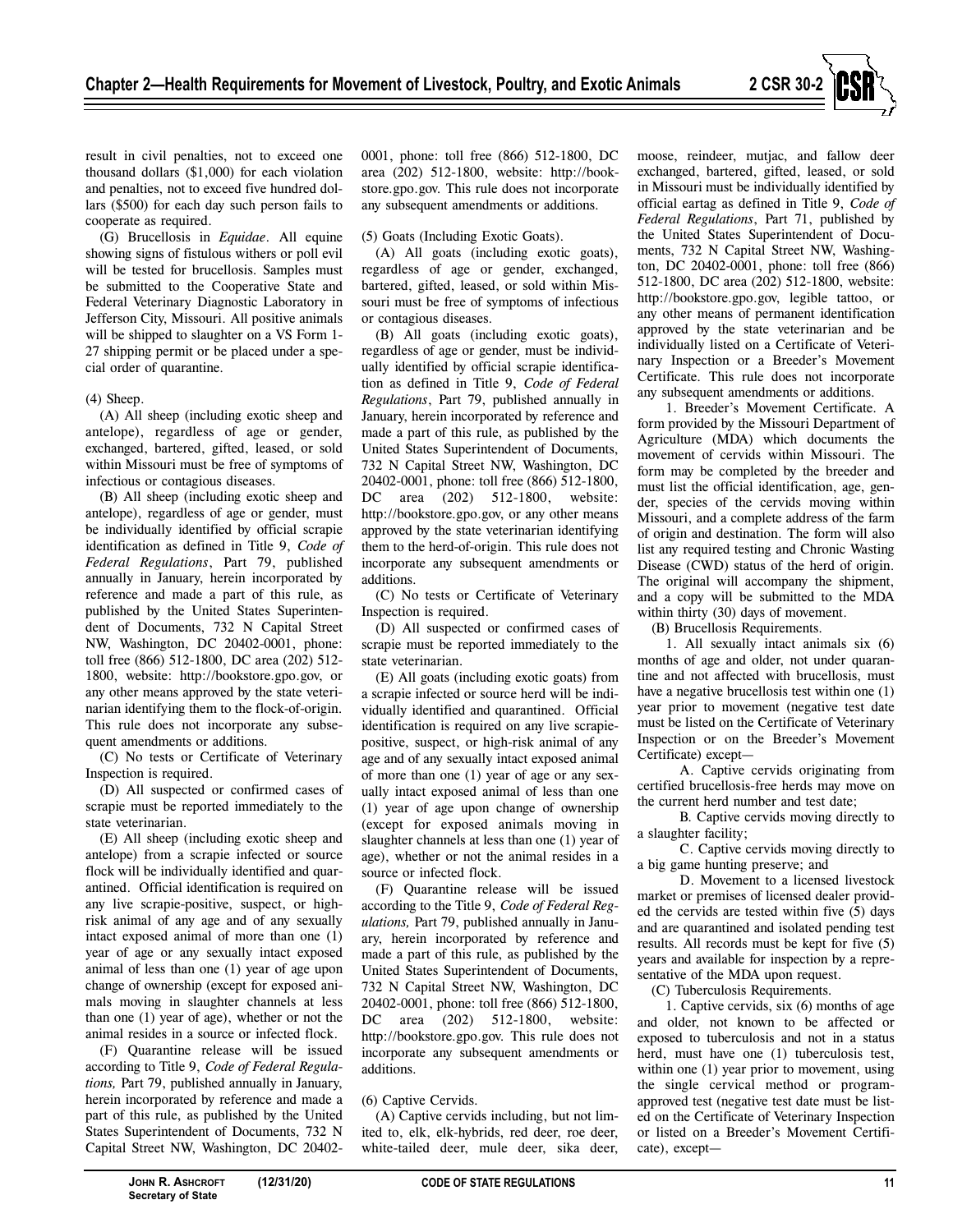A. Captive cervids originating from accredited tuberculosis-free herds may move on the current herd number and test date;

B. Captive cervids moving directly to a slaughter facility;

C. Captive cervids moving directly to a big game hunting preserve; and

D. Movement to a licensed livestock market or premises of licensed dealer provided the cervids are tested within five (5) days and are quarantined and isolated pending test results. All records must be kept for five (5) years and available for inspection by a representative of the MDA upon request.

(D) Chronic Wasting Disease.

1. All cervids over one (1) year of age must be enrolled in a CWD program sponsored by the Department of Agriculture. Original anniversary date must be listed on the Certificate of Veterinary Inspection or Breeder's Movement Certificate. After January 1, 2013, all cervids must have a CWD Status Level of 1 to move within Missouri.

2. All suspected or confirmed cases of CWD must be reported to the state veterinarian.

3. All captive cervids from infected or source herds will be quarantined.

(E) Hunting Preserves.

1. Must be permitted with the Missouri Department of Conservation (MDC) and comply with all regulations of the Wildlife Code.

2. Must maintain records of all purchased and harvested cervids.

A. Documentation must be maintained for five (5) years and provided for inspection to MDA and MDC authorities upon request. Records required include the name and address of the individual harvesting the animal, identification and origin (owner and address) of the harvested animal, and Certificate of Veterinary Inspection or Breeder's Movement Certificate required for movement.

B. Any cervids entering the hunting preserve must be officially identified and listed on a Certificate of Veterinary Inspection or Breeder's Movement Certificate.

(7) Alpacas, Camels, and Llamas. No testing, identification, or Certificate of Veterinary Inspection is required on alpacas, camels, and llamas exchanged, bartered, leased, relinquished, or sold within Missouri (excluding livestock markets).

(8) Ratites. No testing, identification, or Certificate of Veterinary Inspection is required on ratites (including but not limited to ostrich, rheas, and emus) exchanged, bartered, leased, relinquished, or sold within Missouri (excluding livestock markets).

(9) Dogs and Cats.

(A) All dogs and cats exchanged, bartered, leased, relinquished, or sold within Missouri over four (4) months of age must be vaccinated by one (1) of the methods and within the time period published in the current *Compendium of Animal Rabies Vaccines* by the National Association of State Public Health Veterinarians, Inc., incorporated by reference and made a part of this rule, as published by the United States Superintendent of Documents, 732 N Capital Street NW, Washington DC 20402-0001, phone: toll free (866) 512- 1800: DC area (202) 512-1800, website: http://bookstore.gpo.gov. This rule does not incorporate any subsequent amendments or additions.

(B) All dogs and cats must be eight (8) weeks of age to enter into commerce.

(10) Miscellaneous and Exotic Animals. All exotic animals must be accompanied by an official Certificate of Veterinary Inspection showing an individual listing of the common name(s) of the animal(s) and appropriate descriptions of animal(s) such as sex, age, weight, coloration, and permanent identification.

(A) Elephants (Asiatic, African) must be tested negative for tuberculosis within one (1) year prior to movement.

(B) Animals moving between publiclyowned American Association of Zoological Parks and Aquariums (AAZPA)-accredited zoos are exempt from the requirement through this regulation except cervids moving between publicly-owned Association of Zoos and Aquariums (AZA)-accredited zoos must meet the chronic wasting disease monitoring requirements as outlined in subsection  $(6)(D)$ .

*AUTHORITY: section 267.645, RSMo 2016.\* Original rule filed April 18, 1975, effective April 28, 1975. Amended: Filed Dec. 19, 1975, effective Dec. 29, 1975. Amended: Filed Dec. 14, 1976, effective April 11, 1977. Amended: Filed Aug. 13, 1977, effective Nov. 11, 1979. Amended: Filed Aug. 8, 1980, effective Nov. 14, 1980. Amended: Filed Feb. 16, 1983, effective June 12, 1983. Amended: Filed Jan. 6, 1984, effective June 12, 1984. Rescinded and readopted: Filed Dec. 14, 1987, effective March 25, 1988. Amended: Filed Nov. 15, 1988, effective March 26, 1989. Amended: Filed Dec. 13, 1989, effective April 27, 1990. Emergency amendment filed March 8, 1991, effective March 18, 1991, expired July 15, 1991. Amended: Filed March 15, 1991, effective Aug. 30, 1991. Amended: Filed June 4, 1991, effective Oct. 31, 1991. Emergency amendment filed Dec. 20, 1991, effective Dec. 30, 1991, expired April 27, 1992. Amended: Filed Feb. 4,* 

*1992, effective June 25, 1992. Emergency amendment filed June 5, 1992, effective June 15, 1992, expired Oct. 12, 1992. Amended: Filed March 3, 1992, effective Sept. 6, 1992. Emergency amendment filed Aug. 20, 1993, effective Aug. 30, 1993, expired Dec. 27, 1993. Amended: Filed Aug. 27, 1993, effective Jan. 31, 1994. Emergency amendment filed April 4, 1994, effective April 14, 1994, expired Aug. 11, 1994. Amended: Filed April 4, 1994, effective Sept. 30, 1994. Emergency amendment filed Jan. 17, 1995, effective Jan. 27, 1995, terminated Feb. 1, 1995. Amended: Filed Jan. 31, 1995, effective July 30, 1995. Amended: Filed July 31, 1996, effective March 30, 1997. Amended: Filed Jan. 4, 1999, effective July 30, 1999. Amended: Filed Feb. 15, 2000, effective July 30, 2000. Amended: Filed May 14, 2002, effective Dec. 30, 2002. Amended: Filed Jan. 30, 2003, effective July 30, 2003. Amended: Filed March 17, 2003, effective Sept. 30, 2003. Amended: Filed March 17, 2003, effective Sept. 30, 2003. Emergency amendment filed March 5, 2004, effective March 15, 2004, expired Aug. 27, 2004. Amended: Filed March 5, 2004, effective Oct. 30, 2004. Amended: Filed June 12, 2009, effective Jan. 30, 2010. Amended: Filed Nov. 10, 2010, effective June 30, 2011. Amended: Filed July 26, 2011, effective Feb. 29, 2012. Emergency amendment filed Oct. 29, 2012, effective Nov. 8, 2012, expired May 6, 2013. Amended: Filed Oct. 29, 2012, effective April 30, 2013. Amended: Filed Oct. 30, 2014, effective May 30, 2015. Amended: Filed June 19, 2019, effective Feb. 29, 2020.* 

*\*Original authority: 267.645, RSMo 1959, amended 1993.* 

**2 CSR 30-2.030 Rules Governing Movement of Swine Into and Within Missouri**  (Rescinded September 30, 1994)

*AUTHORITY: section 267.645, RSMo 1986. Original rule filed July 16, 1969, effective July 26, 1969. Amended: Filed Sept. 22, 1969, effective Oct. 2, 1969. Emergency rescission filed April 4, 1994, effective April 14, 1994, expired Aug. 11, 1994. Rescinded: Filed April 4, 1994, effective Sept. 30, 1994.* 

# **2 CSR 30-2.040 Animal Health Requirements for Exhibition**

*PURPOSE: This rule revises and clarifies Missouri's regulations on intrastate and interstate requirements for exhibition.* 

*PUBLISHER'S NOTE: The secretary of state has determined that the publication of the*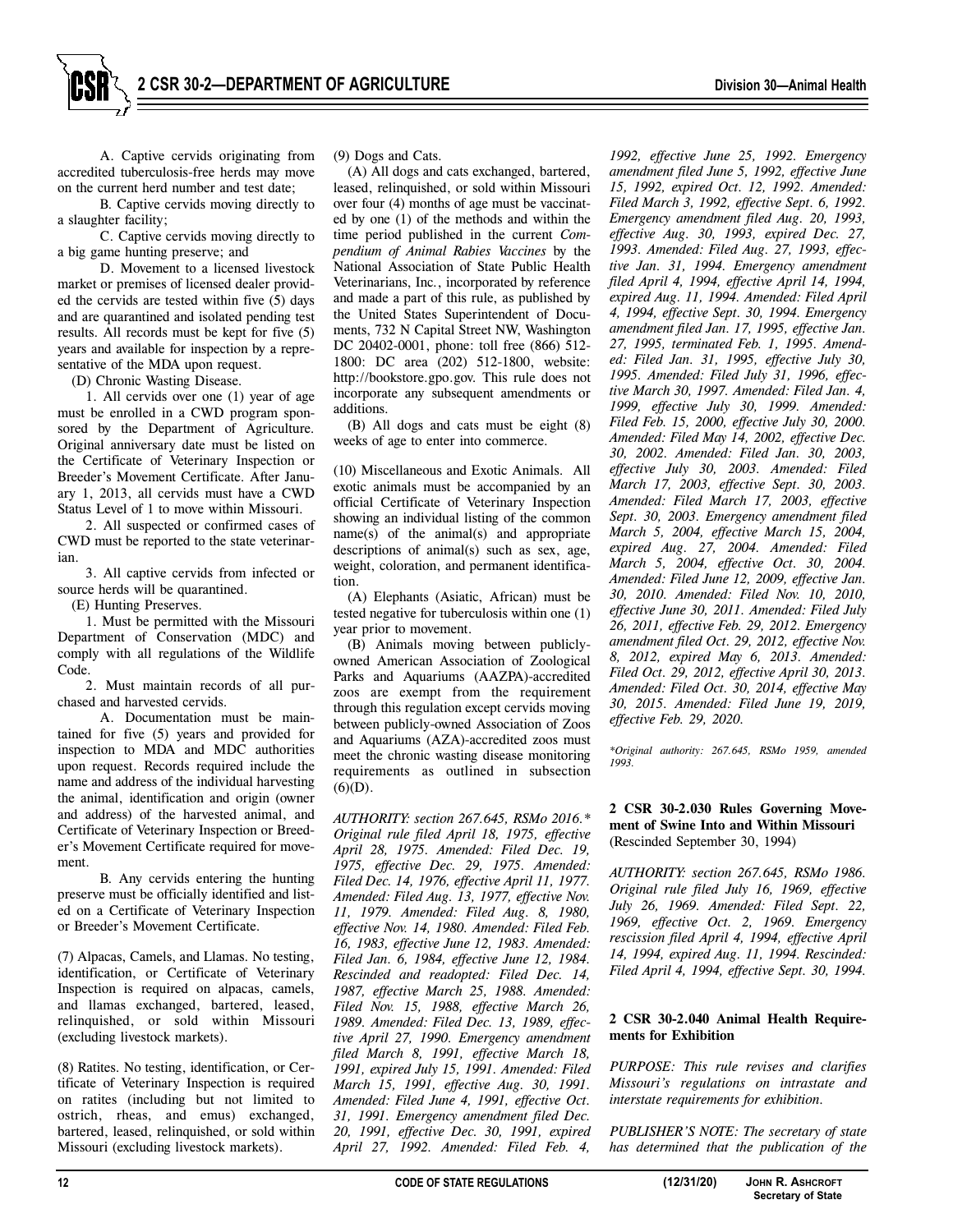

*entire text of the material which is incorporated by reference as a portion of this rule would be unduly cumbersome or expensive. This material as incorporated by reference in this rule shall be maintained by the agency at its headquarters and shall be made available to the public for inspection and copying at no more than the actual cost of reproduction. This note applies only to the reference material. The entire text of the rule is printed here.* 

(1) Certificate of Veterinary Inspection.

(A) The term Certificate of Veterinary Inspection (including paper copy of an electronic Certificate of Veterinary Inspection) means an official document signed by an accredited, licensed veterinarian. The official Certificate of Veterinary Inspection shall state that the animals are free of visible signs of contagious, infectious, or communicable disease, describe the animal(s) by species, breed, sex, and age. In addition to the individual animal identification(s), the Certificate of Veterinary Inspection shall reflect all data for required tests and vaccinations, all dates, results, and the name of the laboratory. All breed-specific data requirements for the Certificate of Veterinary Inspection are located in the subsection relating to that breed.

(B) Animals with active lesions of ringworm with resulting loss of hair or warts easily visible without close examination will not be permitted to exhibit and shall be subject to isolation or expulsion depending upon the nature and seriousness of the disease.

(C) Scheduled breed association sales with shows in conjunction with the sales will employ accredited veterinarians other than state regulatory personnel for processing animals and Certificate of Veterinary Inspections for change of ownership.

(2) The following listed minimal health and testing requirements on livestock are for exhibition only and do not qualify livestock to be sold or moved to a new owner or destination.

(A) Exhibition Requirements for Cattle, Bison, and Exotic Bovids.

1. Intrastate (Missouri origin cattle and bison moving for exhibition only).

A. No Certificate of Veterinary Inspection is required.

B. Brucellosis—no test is required.

C. Tuberculosis—no test is required. 2. Interstate (cattle, bison, and exotic bovids entering Missouri for exhibition only).

A. All animals must be individually identified by an official eartag as defined in Title 9, *Code of Federal Regulations*, Part 71, published annually in January, herein incorporated by reference and made a part of this

rule, as published by the United States Superintendent of Documents, 732 N Capital Street NW, Washington, DC 20402-0001, phone: toll free (866) 512-1800, DC area (202) 512- 1800, website: http://bookstore.gpo.gov, registration tattoo, or any other means approved by the state veterinarian and listed on the Certificate of Veterinary Inspection. This rule does not incorporate any subsequent amendments or additions.

B. Brucellosis.

(I) Cattle from brucellosis-free states.

(a) All sexually intact cattle may enter without a brucellosis test.

(b) Steers. No brucellosis test required but must be individually identified and listed on a Certificate of Veterinary Inspection.

(II) Sexually intact cattle from brucellosis Class A states. All test-eligible animals must be tested and negative within thirty (30) days prior to entry except—

(a) Cattle from a certified brucellosis-free herd. The certified herd number and the date of the last test must be listed on the Certificate of Veterinary Inspection;

(b) Steers. No brucellosis test required but must be individually identified and listed on a Certificate of Veterinary Inspection; and

(c) Rodeo bulls from a Class A state must have a negative brucellosis test within twelve (12) months prior to exhibition. C. Tuberculosis.

(I) Dairy—all classes of dairy cattle, two (2) months of age and older, entering Missouri for exhibition must meet the following requirements:

(a) Must obtain an entry permit;

(b) Must have a negative tuberculosis test within sixty (60) days of shipment, test date must be listed on the Certificate of Veterinary Inspection; or

(c) Move from an accredited tuberculosis-free herd (herd test date must be listed on the Certificate of Veterinary Inspection); or

(d) Move directly from a herd of origin that has had one (1) complete negative herd test within one (1) year (date of test must be listed on the Certificate of Veterinary Inspection).

(II) Beef—all classes of beef cattle (including exotic bovids and bison), two (2) months of age and older, entering Missouri for exhibition must meet the following requirements:

(a) All classes of beef cattle, two (2) months of age and older, entering Missouri for exhibition from a state having a tuberculosis-free status may enter without additional testing requirements or entry permit;

(b) All classes of beef cattle, two (2) months of age and older, entering Missouri for exhibition from a state having a tuberculosis status less than free must meet the following requirements:

I. Must obtain an entry per-

II. Must have a negative tuberculosis test within sixty (60) days of shipment, test date must be listed on the Certificate of Veterinary Inspection; or

mit;

III. Move from an accredited tuberculosis-free herd (herd test date must be listed on the Certificate of Veterinary Inspection); or

IV. Move directly from a herd of origin that has had one (1) complete negative herd test within one (1) year (date of test must be listed on the Certificate of Veterinary Inspection).

(III) Rodeo Livestock.

(a) Rodeo livestock, eighteen (18) months of age and older, must be tested negative for tuberculosis every twelve (12) months and obtain an entry permit prior to entering Missouri.

(b) No sexually intact rodeo stock from Mexico will be permitted to enter Missouri without a current tuberculosis test.

(B) Exhibition Requirements for Swine (exhibition of feral swine is prohibited).

1. Intrastate (Missouri origin swine moving for exhibition only).

A. All swine to be exhibited must be free of clinical signs of infectious or contagious disease.

B. No Certificate of Veterinary Inspection is required.

C. Brucellosis. No test is required.

D. Pseudorabies. No test is required.

2. Interstate (swine entering Missouri for exhibition only).

A. All swine must be individually identified by official eartag as defined in Title 9, *Code of Federal Regulations*, Part 71, published annually in January, herein incorporated by reference and made a part of this rule, as published by the United States Superintendent of Documents, 732 N Capital Street NW, Washington, DC 20402-0001, phone: toll free (866) 512-1800, DC area (202) 512- 1800, website: http://bookstore.gpo.gov, ear notch, tattoo, or any other means of permanent identification approved by the state veterinarian and be individually listed on a Certificate of Veterinary Inspection and free of clinical signs of infectious or contagious disease. This rule does not incorporate any subsequent amendments or additions. An entry permit is required.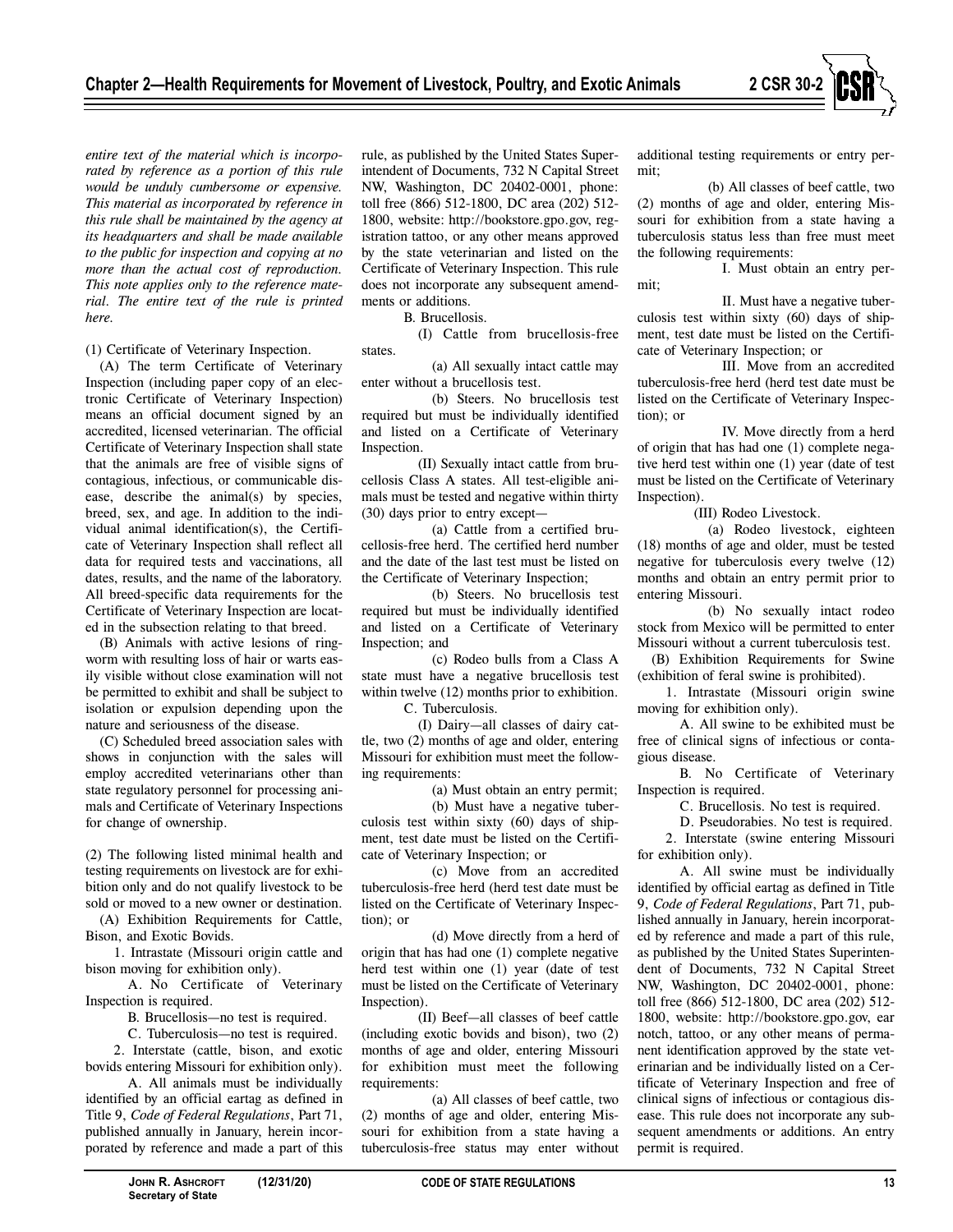# B. Brucellosis.

(I) Swine originating from brucellosis-free states may exhibit without a brucellosis test.

(II) Swine originating from a state having a brucellosis status less than free must be tested negative within sixty (60) days prior to exhibition except breeding swine from a validated brucellosis-free herd. The validated herd number and date of last validating test must be listed on the Certificate of Veterinary Inspection.

C. Pseudorabies.

(I) Swine originating from a state classified as Stage V in the National Pseudorabies (PRV) Eradication Plan may exhibit without a pseudorabies test.

(II) All other swine must be tested negative within sixty (60) days prior to exhibition except swine from a qualified pseudorabies-free herd. The qualified herd number and date of the last qualifying test must be listed on the Certificate of Veterinary Inspection.

(C) Exhibition Requirements for *Equidae*  (including exotic equine, donkeys, asses, burros, and zebras).

1. Intrastate (Missouri origin horses and other *equidae* moving for exhibition).

A. *Equidae* must be free of clinical signs of an infectious or contagious disease. Any *equidae* showing signs of infectious or contagious disease at an exhibition shall be excused by the official inspecting veterinarian. When an official inspecting veterinarian is present, all *equidae* will be subject to daily inspection.

B*.* A Certificate of Veterinary Inspection is not required.

C. All *equidae* (except nursing foals accompanied by their dams) must be accompanied by a current VS Form 10-11 or any officially recognized federal/state Equine Infectious Anemia (EIA) test chart showing test date within twelve (12) months prior to exhibition for each animal, the name of the EIA accredited testing laboratory and the test accession number assigned by the laboratory, the graphic description of all markings needed for identification, or microchip, or legible tattoo, or unique registered brand or imprinted photograph on any officially recognized federal/state EIA test chart. A certified photocopy or certified facsimile of the VS Form 10-11 or any officially recognized federal/state EIA test chart may be accepted for the purpose of exhibition.

(I) A certified photocopy is one obtained from the testing veterinarian or accredited testing laboratory bearing seal or signature in the lower right-hand corner along with the date of certification of photocopy in some ink other than black.

(II) A certified facsimile may be obtained only from the testing veterinarian or accredited testing laboratory and must bear the facsimile imprint of the originating facility clearly across the top of the page. It must also bear the date of facsimile either along the top or in the lower right-hand corner.

(III) Alteration or substitution of any information on any VS Form 10-11 or any officially recognized federal/state EIA test chart, including certified photocopies, certified facsimiles, or Certificate of Veterinary Inspections, shall cause the document to be invalid and in violation of sections 267.010 to 267.730, RSMo, and may result in civil penalties not to exceed ten thousand dollars (\$10,000) per violation and subject to expulsion.

2. Interstate (including exotic equine, donkeys, asses, burros, and zebras).

A. *Equidae* must be free of clinical signs of an infectious or contagious disease. Any *equidae* showing signs of infectious or contagious diseases at an exhibition shall be excused by the official inspecting veterinarian. When an official inspecting veterinarian is present, all *equidae* will be subject to daily inspection.

B. A Certificate of Veterinary Inspection is required on all *equidae* (except nursing foals accompanied by their dams) showing identification and description of *equidae* listed and negative test results of an official EIA test, showing test date within twelve (12) months prior to exhibition for each animal, and the name of the EIA-accredited testing laboratory and the test accession number assigned by the laboratory. All *equidae* entering without an official Certificate of Veterinary Inspection and/or EIA test shall be excused from the show until proper documentation and test are available.

C. All *equidae* (except nursing foals accompanied by their dams) must be accompanied by a current VS Form 10-11 or any officially recognized federal/state Equine Infectious Anemia (EIA) test chart showing test date within twelve (12) months prior to exhibition for each animal, the name of the EIA accredited testing laboratory and the test accession number assigned by the laboratory, the graphic description of all markings needed for identification or microchip, or legible tattoo, or unique registered brand or imprinted photograph on any officially recognized federal/state EIA test chart. A certified photocopy or certified facsimile of the VS Form 10-11 or any officially recognized federal/state EIA test chart may be accepted for the purpose of exhibition.

(I) A certified photocopy is one obtained from the testing veterinarian or accredited testing laboratory bearing seal or signature in the lower right-hand corner along with the date of certification of photocopy in some ink color other than black.

(II) A certified facsimile may be obtained only from the testing veterinarian or accredited testing laboratory and must bear the facsimile imprint of the originating facility clearly across the top of the page. It must also bear the date of the facsimile either along the top or in the lower right-hand corner.

(III) Alteration or substitution of any information on any VS Form 10-11 or any officially recognized federal/state EIA test chart, including certified photocopies, certified facsimiles, or Certificate of Veterinary Inspection, shall cause the document to be invalid and in violation of sections 267.010 to 267.730, RSMo, and may result in civil penalties not to exceed ten thousand dollars (\$10,000) per violation and subject to expulsion.

D. A six (6)-month passport from states with which there is a reciprocal agreement will be accepted in lieu of a Certificate of Veterinary Inspection. These passports must have proof of a negative EIA test within thirty (30) days of the date of application of the passport and permanent identification for each horse recorded on the passport and the VS Form 10-11 or any officially recognized federal/state EIA test chart, along with other identifying characteristics. In the event of confirmed vesicular stomatitis in any of the states with which reciprocal agreements exist, use of the six (6)-month passport will be suspended by the state veterinarian of Missouri.

E. Venezuelan *Equidae* Encephalomyelitis (VEE) vaccination and entry permit is required prior to entry on *equidae* originating from states in which VEE has been diagnosed within the preceding twelve (12) months.

F. Any *equidae* from a premise under quarantine for vesicular stomatitis shall obtain an entry permit and must include the statement on the Certificate of Veterinary Inspection that "the *equidae* listed have not been exposed to vesicular stomatitis within the past thirty (30) days."

G. The board, organization, or manager of each assembly or event is responsible for certifying that all *equidae* admitted or participating meet the regulations in this section and shall not admit or allow participation of *equidae* not so certified. Untested *equidae* shall not be allowed to congregate with other *equidae*. The owner of each animal shall comply with requirements under sections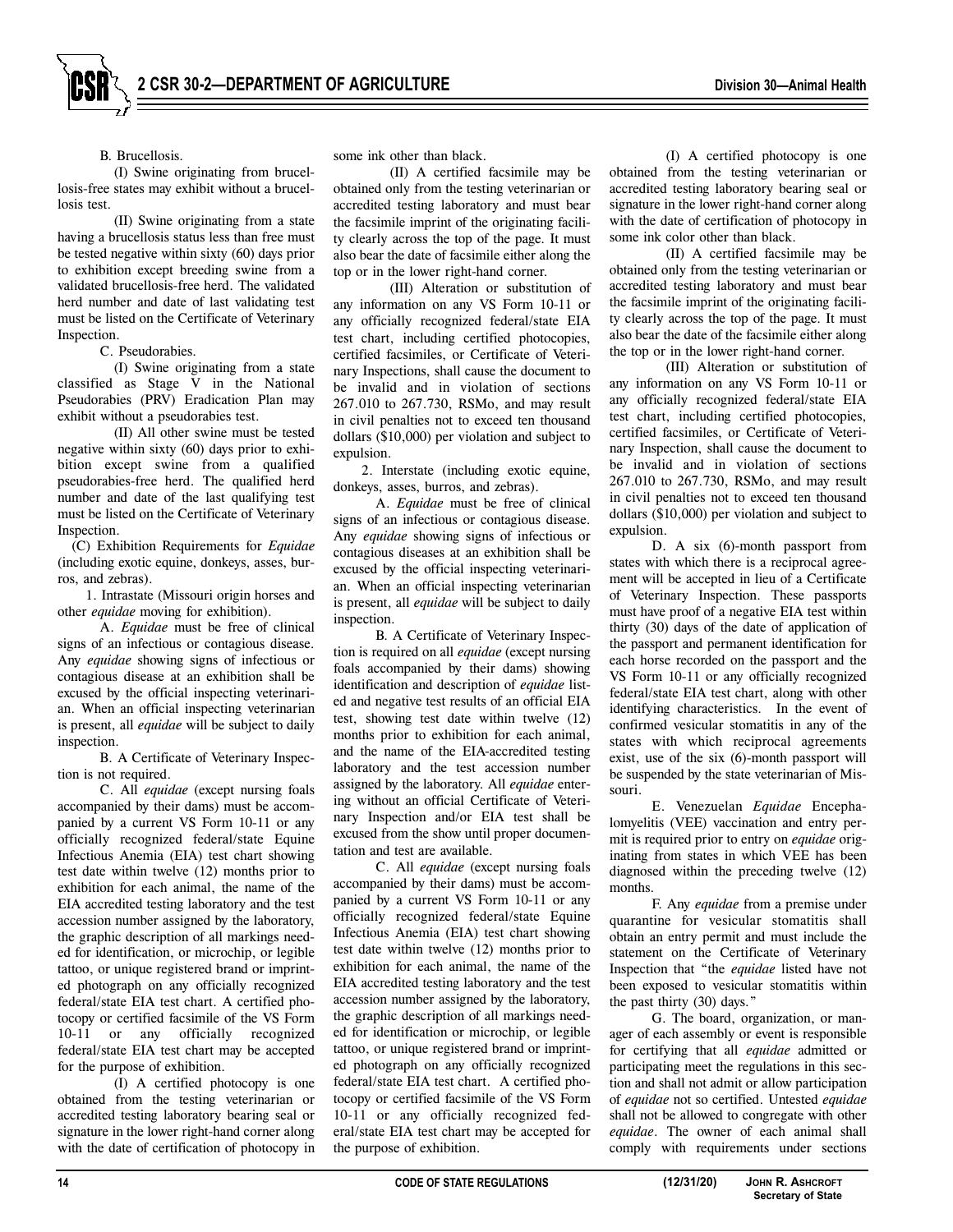

267.010 to 267.730, RSMo, and may be assessed civil penalties not to exceed ten thousand dollars (\$10,000) for each violation.

(D) Exhibition Requirements for Sheep (including exotic sheep and antelope).

1. Intrastate (Missouri origin sheep (including exotic sheep and antelope) moving for exhibition).

A. All sheep (including exotic sheep and antelope), regardless of age or gender, must be free of clinical signs of an infectious or contagious disease.

B. All sheep (including exotic sheep and antelope), regardless of age or gender, must be individually identified by an official scrapie identification as defined in Title 9, *Code of Federal Regulations,* Part 79, published annually in January, herein incorporated by reference and made a part of this rule, as published by the United States Superintendent of Documents, 732 N Capital Street NW, Washington, DC 20402-0001, phone: toll free (866) 512-1800, DC area (202) 512- 1800, website: http://bookstore.gpo.gov, or any other means of permanent identification approved by the state veterinarian identifying them to the flock-of-origin and be listed on a Certificate of Veterinary Inspection. This rule does not incorporate any subsequent amendments or additions.

- C. No tests are required.
	- D. Scabies.

(I) Sheep from a scabies-quarantined area must be dipped or treated by an officially approved method within ten (10) days prior to exhibition.

2. Interstate (sheep (including exotic sheep and antelope) entering Missouri for exhibition only).

A. All sheep (including exotic sheep and antelope), regardless of age or gender, must be free of clinical signs of an infectious or contagious disease.

B. All sheep (including exotic sheep and antelope), regardless of age or gender, must be individually identified by an official scrapie identification as defined in Title 9, *Code of Federal Regulations*, Part 79, published annually in January, herein incorporated by reference and made a part of this rule, as published by the United States Superintendent of Documents, 732 N Capital Street NW, Washington, DC 20402-0001, phone: toll free (866) 512-1800, DC area (202) 512- 1800, website: http://bookstore.gpo.gov, or any other means of permanent identification approved by the state veterinarian identifying them to the flock-of-origin and be listed on a Certificate of Veterinary Inspection. This rule does not incorporate any subsequent amendments or additions.

C. No tests or entry permit is required.

D. Scabies.

(I) Sheep (including exotic sheep and antelope) from a scabies-quarantined area must be dipped or treated by an officially approved method within ten (10) days prior to exhibition.

(II) A permit number must be obtained and recorded on a Certificate of Veterinary Inspection if the sheep (including exotic sheep and antelope) are from a scabiesquarantined area.

(E) Exhibition Requirements for Goats (including exotic goats).

1. Intrastate (Missouri origin goats (including exotic goats) moving for exhibition only).

A. All goats (including exotic goats), regardless of age or gender, must be free of clinical signs of an infectious or contagious disease.

B. All goats (including exotic goats), regardless of age or gender, must be individually identified by an official scrapie identification as defined in Title 9, *Code of Federal Regulations*, Part 79, published annually in January, herein incorporated by reference and made a part of this rule, as published by the United States Superintendent of Documents, 732 N Capital Street NW, Washington, DC 20402-0001, phone: toll free (866) 512-1800, DC area (202) 512-1800, website: http://bookstore.gpo.gov, or any other means of permanent identification approved by the state veterinarian identifying them to the herd-of-origin and be listed on a Certificate of Veterinary Inspection. This rule does not incorporate any subsequent amendments or additions.

C. No test is required.

2. Interstate (goats including exotic goats entering Missouri for exhibition only).

A. All goats (including exotic goats) must be free of clinical signs of an infectious or contagious disease.

B. All goats (including exotic goats), regardless of age or gender, must be individually identified by an official scrapie identification as defined in Title 9, *Code of Federal Regulations*, Part 79, published annually in January, herein incorporated by reference and made a part of this rule, as published by the United States Superintendent of Documents, 732 N Capital Street NW, Washington, DC 20402-0001, phone: toll free (866) 512-1800, DC area (202) 512-1800, website: http://bookstore.gpo.gov, or any other means of permanent identification approved by the state veterinarian identifying them to the herd-of-origin and be listed on a Certificate of Veterinary Inspection. This rule does not incorporate any subsequent amendments or additions.

C. No tests or entry permits are required.

(F) Exhibition Requirements for Poultry.

1. Intrastate (Missouri origin poultry moving for exhibition).

A. All poultry must be free of clinical signs of any infectious or contagious disease.

B. No Certificate of Veterinary Inspection is required.

C. Pullorum-typhoid. All poultry exhibited (except Missouri origin waterfowl) shall be tested negative for pullorum-typhoid within ninety (90) days prior to exhibition or equivalent program in which the flock has been tested within the past twelve (12) months with no change of ownership. This information shall be documented on a VS Form 9-2 (see 2 CSR 30-8.020) or similar certificate which shall accompany the poultry to the exhibition and shall be made available on request.

2. Interstate (poultry entering Missouri for exhibition only).

A. All poultry must be free of clinical signs of any infectious or contagious disease.

B. A Certificate of Veterinary Inspection, VS Form 9-2 or similar certificate is required.

C. Pullorum-typhoid test. All poultry exhibited shall be tested negative for pullorum-typhoid within ninety (90) days prior to exhibition or originate from a flock approved by the National Poultry Improvement Plan (NPIP) or an equivalent program in which the flock has been tested within the past twelve (12) months with no change of ownership. This information shall be documented on a Certificate of Veterinary Inspection, a VS Form 9-2 (see 2 CSR 30-8.020) or similar certificate which shall accompany the poultry to exhibition and shall be made available on request.

D. An entry permit is required.

3. Requirements for sponsoring exhibitions for poultry.

A. An official representing the person or organization sponsoring the exhibition shall notify the state veterinarian no later than thirty (30) days prior to the exhibition giving the names, place, inclusive dates and times of the event.

B. Record keeping. The sponsor of the exhibition shall compile a list of all poultry present at the exhibition. The list shall contain the name and address or voluntary premises identification number of each owner and the number, species, breed, variety, type, sex, and pullorum-typhoid status of all poultry present. A copy of this list shall be retained by the sponsor of the exhibition for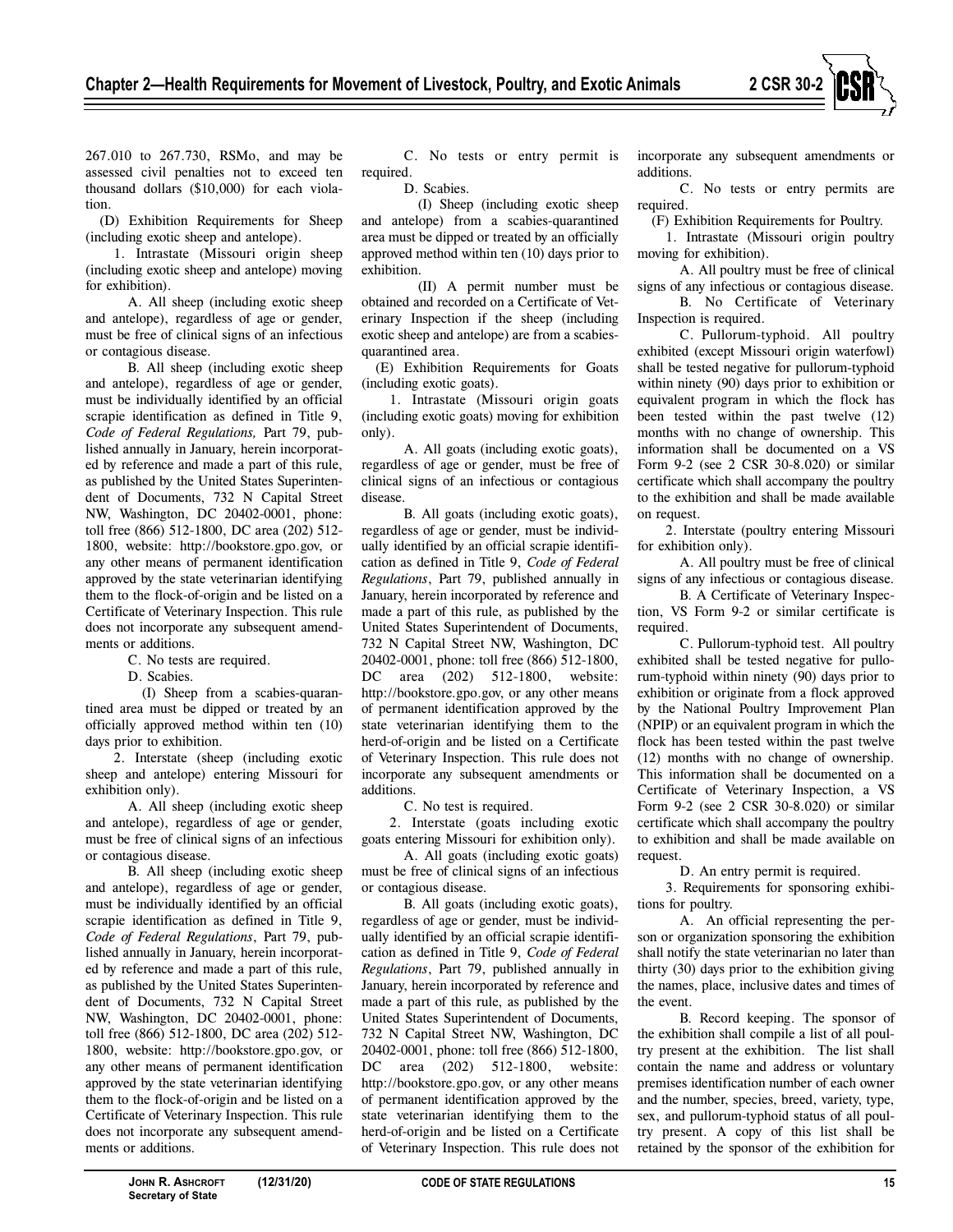at least twelve (12) months and shall be made available upon request to a representative of the department.

C. Inspection. Poultry must be free of clinical signs of an infectious or contagious disease. Any poultry showing signs of infectious or contagious disease at an exhibition may be excused by the official inspecting veterinarian or department representative.

D. Pullorum-typhoid status. All poultry (except Missouri origin waterfowl) exhibited shall be tested negative for pullorumtyphoid within the past ninety (90) days or originate from a flock approved by the National Poultry Improvement Plan (NPIP) or equivalent program in which the flock has been tested within the past twelve (12) months with no change of ownership. This information shall be documented on a VS Form 9-2 (see 2 CSR 30-8.020) or similar certificate which shall be made available on request.

(G) Exhibition Requirements for Captive Cervids.

1. Intrastate (Missouri origin captive cervids moving for exhibition).

A. All captive cervids must be accompanied by a Certificate of Veterinary Inspection and individually identified by official eartag as defined in Title 9, *Code of Federal Regulations*, Part 71, published annually in January, herein incorporated by reference and made a part of this rule as published by the United States Superintendent of Documents, 732 N Capital Street NW, Washington, DC 20402-0001, phone: toll free (866) 512-1800, DC area (202) 512-1800, website: http://bookstore.gpo.gov, or any other means of permanent identification approved by the state veterinarian and must not comingle with other animals. This rule does not incorporate any subsequent amendments or additions.

2. Interstate (captive cervids entering Missouri for exhibition only).

A. All captive cervids must be accompanied by a Certificate of Veterinary Inspection and individually identified by official eartag as defined in Title 9, *Code of Federal Regulations*, Part 71, published annually in January, herein incorporated by reference and made a part of this rule as published by the United States Superintendent of Documents, 732 N Capital Street NW, Washington, DC 20402-0001, phone: toll free (866) 512-1800, DC area (202) 512-1800, website: http://bookstore.gpo.gov, or any other means of permanent identification approved by the state veterinarian and must not comingle with other animals. This rule does not incorporate any subsequent amendments or additions.

B. Brucellosis requirements.

(I) All sexually intact animals six

(6) months of age and older must test negative for brucellosis within ninety (90) days prior to exhibition except—

(a) Captive cervids that originate from a brucellosis-free herd. The herd number and the date of the last herd test must be listed on the Certificate of Veterinary Inspection; and

(b) Captive cervids that originate from a brucellosis-monitored herd. The herd number and the date of the last herd test must be listed on the Certificate of Veterinary Inspection.

C. Tuberculosis.

(I) Captive cervids, less than six (6) months of age, not known to be affected or exposed to tuberculosis and not in a status herd must have one (1) negative tuberculosis test, using the single cervical method, within ninety (90) days prior to entering Missouri. The negative test date must be listed on the Certificate of Veterinary Inspection. Captive cervids must have been isolated from other captive cervids during the testing period.

(II) Captive cervids, six (6) months of age and older, not known to be affected with or exposed to tuberculosis and not in a status herd must have two (2) negative tuberculosis tests, not less than ninety (90) days apart, using the single cervical method prior to exhibition. The second test must be within ninety (90) days prior to exhibition. Both negative test dates must be listed on the Certificate of Veterinary Inspection. Captive cervids must have been isolated from other captive cervids during the testing period.

(III) Movement from tuberculosis status herds.

(a) Accredited herd—captive cerivds originating from an accredited tuberculosis-free cervid herd may enter on herd status without additional testing provided the accredited herd number and current test date is listed on the Certificate of Veterinary Inspection.

(b) Qualified herd—captive cervids originating from a qualified herd must have one (1) negative tuberculosis test, using the single cervical method, within ninety (90) days prior to the date of exhibition.

(c) Monitored herd—captive cervids originating from a monitored herd must have one (1) negative tuberculosis test, using the single cervical method, within ninety (90) days prior to the date of movement.

(d) Captive cervids less than twelve (12) months of age that originate from and were born in a status herd may be moved without further testing provided that they have not been exposed to captive cervids from a lower status herd.

D. Chronic wasting disease. All cap-

tive cervids must be enrolled in an approved surveillance program by the state of origin for five (5) years.

E. An entry permit is required.

(H) Exhibition Requirements for Alpacas, Camels, and Llamas*.*

1. Intrastate (Missouri origin alpacas, camels, llamas, and others of that group moving for exhibition).

A. All alpacas, camels, llamas, and others of that group must be free of clinical signs of infectious or contagious disease.

2. Interstate (alpacas, camels, llamas, and others of that group entering Missouri for exhibition only).

A. All alpacas, camels, llamas, and others of that group must be free of clinical signs of infectious or contagious diseases.

B*.* All alpacas, camels, and llamas and others of that group must be accompanied by an official Certificate of Veterinary Inspection showing an individual listing of the common name(s) of the animal(s) such as sex, age, weight, coloration, and the official eartag as defined in Title 9, *Code of Federal Regulations*, Part 71, published annually in January, herein incorporated by reference and made a part of this rule, as published by the United States Superintendent of Documents, 732 N Capital Street NW, Washington, DC 20402-0001, phone: toll free (866) 512-1800, DC area (202) 512-1800, website: http://bookstore.gpo.gov, microchip, tattoo, or any other means of permanent identification approved by the state veterinarian. This rule does not incorporate any subsequent amendments or additions.

C. No test is required.

D*.* No permit is required.

(I) Exhibition Requirements for Dogs and Cats.

1. Intrastate (Missouri origin dogs and cats moving for exhibition).

A. Dogs and cats must be free of clinical signs of infectious or contagious disease.

B. No Certificate of Veterinary Inspection is required.

C. Dogs and cats, four (4) months of age and older, must be vaccinated for rabies by one (1) of the methods and within the time period published in the current *Compendium of Animal Rabies Vaccines* by the National Association of State Public Health Veterinarians, Inc., incorporated by reference and made a part of this rule, as published by the United States Superintendent of Documents, 732 N Capital Street NW, Washington, DC 20402-0001, phone: toll free (866) 512-1800, DC area (202) 512-1800, website: http://bookstore.gpo.gov. This rule does not incorporate any subsequent amendments or additions.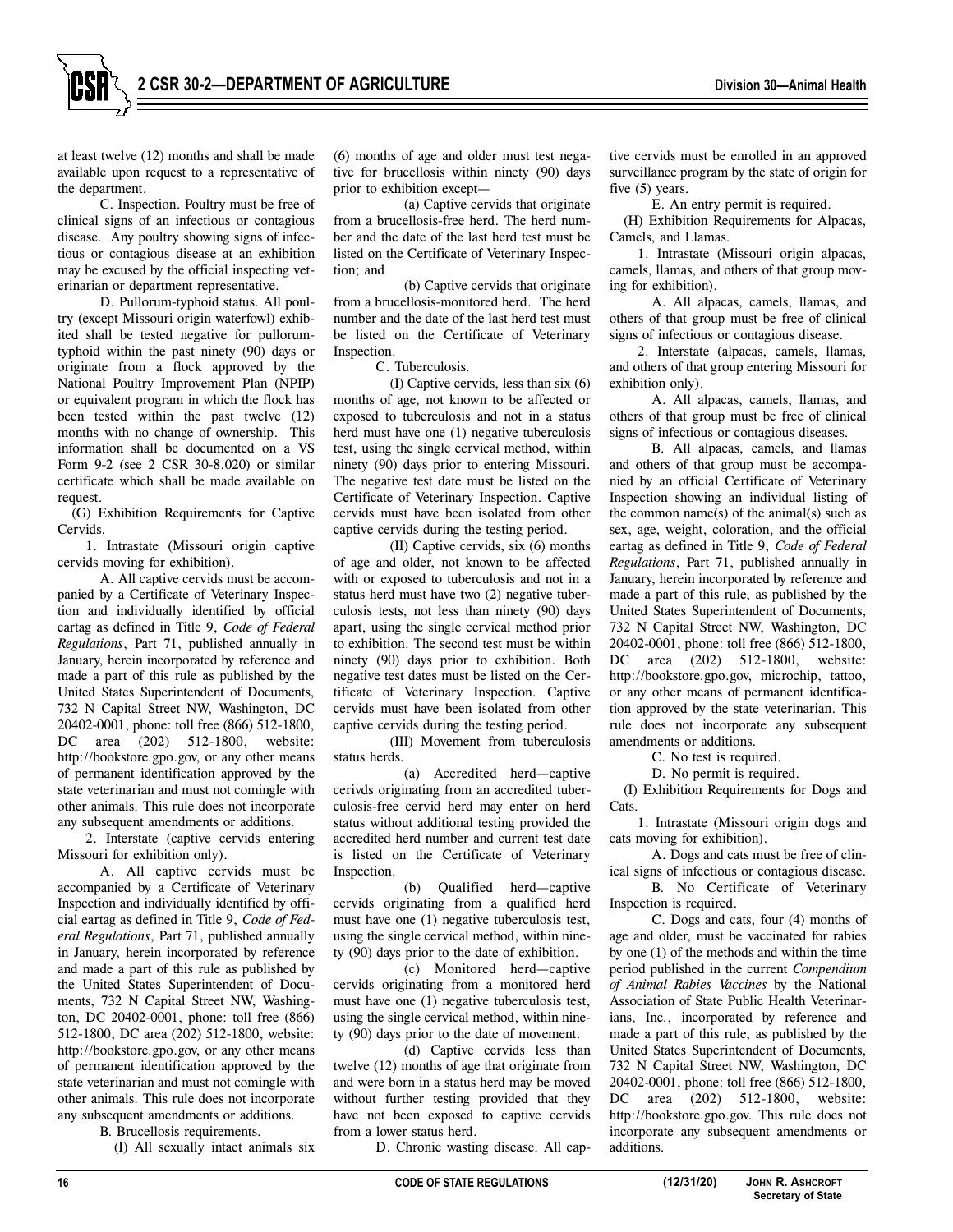

2. Interstate (dogs and cats entering Missouri for exhibition only).

A. Dogs and cats must be free of clinical signs of infectious or contagious disease. B. A Certificate of Veterinary Inspec-

tion is required.

C. All dogs and cats, four (4) months of age and older, must be vaccinated for rabies by one (1) of the methods and within the time period published in the current *Compendium of Animal Rabies Vaccines* by the National Association of State Public Health Veterinarians, Inc., incorporated by reference and made a part of this rule, as published by the United States Superintendent of Documents, 732 N Capital Street NW, Washington, DC 20402-0001, phone: toll free (866) 512-1800, DC area (202) 512-1800, website: http://bookstore.gpo.gov. This rule does not incorporate any subsequent amendments or additions.

D. No entry permit is required.

(J) Exhibition Requirements for Miscellaneous and Exotic Animals.

1. Intrastate (Missouri origin miscellaneous and exotic animals moving for exhibition).

A. Miscellaneous and exotic animals must be free of clinical signs of any infectious or contagious disease.

B. A Certificate of Veterinary Inspection is required showing an individual listing of the common name(s) of the animal(s), appropriate descriptions of animal(s) such as sex, age, weight, coloration, and individually identified as defined in Title 9, *Code of Federal Regulations*, Part 71, published annually in January, herein incorporated by reference and made a part of this rule, as published by the United States Superintendent of Documents, 732 N Capital Street NW, Washington, DC 20402-0001, phone: toll free (866) 512- 1800, DC area (202) 512-1800, website: http://bookstore.gpo.gov, or any other means approved by the state veterinarian and listed on the Certificate of Veterinary Inspection. This rule does not incorporate any subsequent amendments or additions.

C. Elephants (Asiatic, African) must be tested negative for tuberculosis within one (1) year prior to exhibition.

D. Ratites (including but not limited to ostrich, rheas, and emus) must be veterinarian inspected and individually identified as defined in Title 9, *Code of Federal Regulations*, Part 71, published annually in January, herein incorporated by reference and made a part of this rule, as published by the United States Superintendent of Documents, 732 N Capital Street NW, Washington, DC 20402-0001, phone: toll free (866) 512-1800, DC area (202) 512-1800, website:

http://bookstore.gpo.gov, by leg band, microchip, wing band, legible tattoo, or any other means approved by the state veterinarian and listed on the Certificate of Veterinary Inspection. This rule does not incorporate any subsequent amendments or additions. No test is required.

E. No tests are required for animals moving between publicly-owned American Zoological and Aquariums (AZA)-accredited zoos, except cervids moving between publicly-owned American Zoological and Aquariums (AZA)-accredited zoos must meet the chronic wasting disease monitoring requirements as outlined in subparagraph (2)(G)2.D.

2. Interstate (miscellaneous and exotic animals entering Missouri for exhibition only).

A. All miscellaneous and exotic animals must be free of clinical signs of any infectious or contagious disease.

B. A Certificate of Veterinary Inspection is required showing an individual listing of the common name(s) of the animal(s) and appropriate descriptions of animal(s) such as sex, age, weight, coloration, and must be individually identified as defined in Title 9, *Code of Federal Regulations*, Part 71, published annually in January, herein incorporated by reference and made a part of this rule, as published by the United States Superintendent of Documents, 732 N Capital Street NW, Washington, DC 20402-0001, phone: toll free (866) 512-1800, DC area (202) 512- 1800, website: http://bookstore.gpo.gov, or any other means approved by the state veterinarian and listed on the Certificate of Veterinary Inspection. This rule does not incorporate any subsequent amendments or additions.

C. Elephants (Asiatic, African) must be tested negative for tuberculosis within one (1) year prior to exhibition.

D. Ratites (including but not limited to ostrich, rheas, and emus) must be veterinarian inspected and individually identified as defined in Title 9, *Code of Federal Regulations*, Part 71, published annually in January, herein incorporated by reference and made a part of this rule, as published by the United States Superintendent of Documents, 732 N Capital Street NW, Washington, DC 20402- 0001, phone: toll free (866) 512-1800, DC area (202) 512-1800, website: http://bookstore.gpo.gov, by leg band, microchip, wing band, legible tattoo, or any other means approved by the state veterinarian and listed on the Certificate of Veterinary Inspection. This rule does not incorporate any subsequent amendments or additions. No test is required.

E. Importation of skunks and raccoons into Missouri is prohibited by the Missouri Wildlife Code (3 CSR 10-9).

F. No tests are required for animals moving between publicly-owned American Zoological and Aquariums (AZA)-accredited zoos but must be accompanied by a Certificate of Veterinary Inspection. Cervids moving between publicly-owned American Zoological and Aquariums (AZA)-accredited zoos must meet the chronic wasting disease monitoring requirements as outlined in subparagraph (2)(G)2.D. An entry permit is required on all animals moving between publicly-owned American Zoos and Aquariums (AZA)-accredited zoos.

*AUTHORITY: section 267.645, RSMo 2000.\* Emergency rule filed June 28, 1977, effective July 8, 1977, expired Nov. 5, 1977. Original rule filed June 28, 1977, effective Oct. 13, 1977. Amended: Filed Feb. 8, 1978, effective May 11, 1978. Amended: Filed Feb. 1, 1979, effective May 11, 1979. Amended: Filed Feb. 2, 1982, effective May 13, 1982. Rescinded and readopted: Filed Jan. 9, 1984, effective April 12, 1984. Amended: Filed Feb. 10, 1986, effective May 11, 1986. Amended: Filed Dec. 13, 1989, effective April 27, 1990. Emergency amendment filed April 24, 1991, effective May 4, 1991, expired Aug. 31, 1991. Amended: Filed July 15, 1991, effective Dec. 9, 1991. Emergency amendment filed June 5, 1992, effective June 15, 1992, expired Oct. 12, 1992. Amended: Filed March 3, 1992, effective Sept. 6, 1992. Emergency amendment filed Aug. 20, 1993, effective Aug. 30, 1993, expired Dec. 27, 1993. Amended: Filed Aug. 27, 1993, effective Jan. 31, 1994. Emergency amendment filed April 4, 1994, effective April 14, 1994, expired Aug. 11, 1994. Amended: Filed April 4, 1994, effective Sept. 30, 1994. Emergency amendment filed Jan. 17, 1995, effective Jan. 27, 1995, terminated Feb. 1, 1995. Amended: Filed Jan. 31, 1995, effective July 30, 1995. Amended: Filed July 31, 1996, effective March 30, 1997. Amended: Filed Jan. 4, 1999, effective July 30, 1999. Emergency amendment filed Nov. 2, 2001, effective Nov. 12, 2001, expired May 10, 2002. Amended: Filed April 10, 2002, effective Sept. 30, 2002. Amended: Filed May 14, 2002, effective Dec. 30, 2002. Amended: Filed Jan. 30, 2003, effective July 30, 2003. Emergency amendment filed March 5, 2004, effective March 15, 2004, expired Aug. 27, 2004. Amended: Filed March 5, 2004, effective Oct. 30, 2004. Amended: Filed March 15, 2005, effective Oct. 30, 2005. Amended: Filed Feb. 27, 2008, effective Sept. 30, 2008. Amended: Filed May 11, 2009, effective Dec.*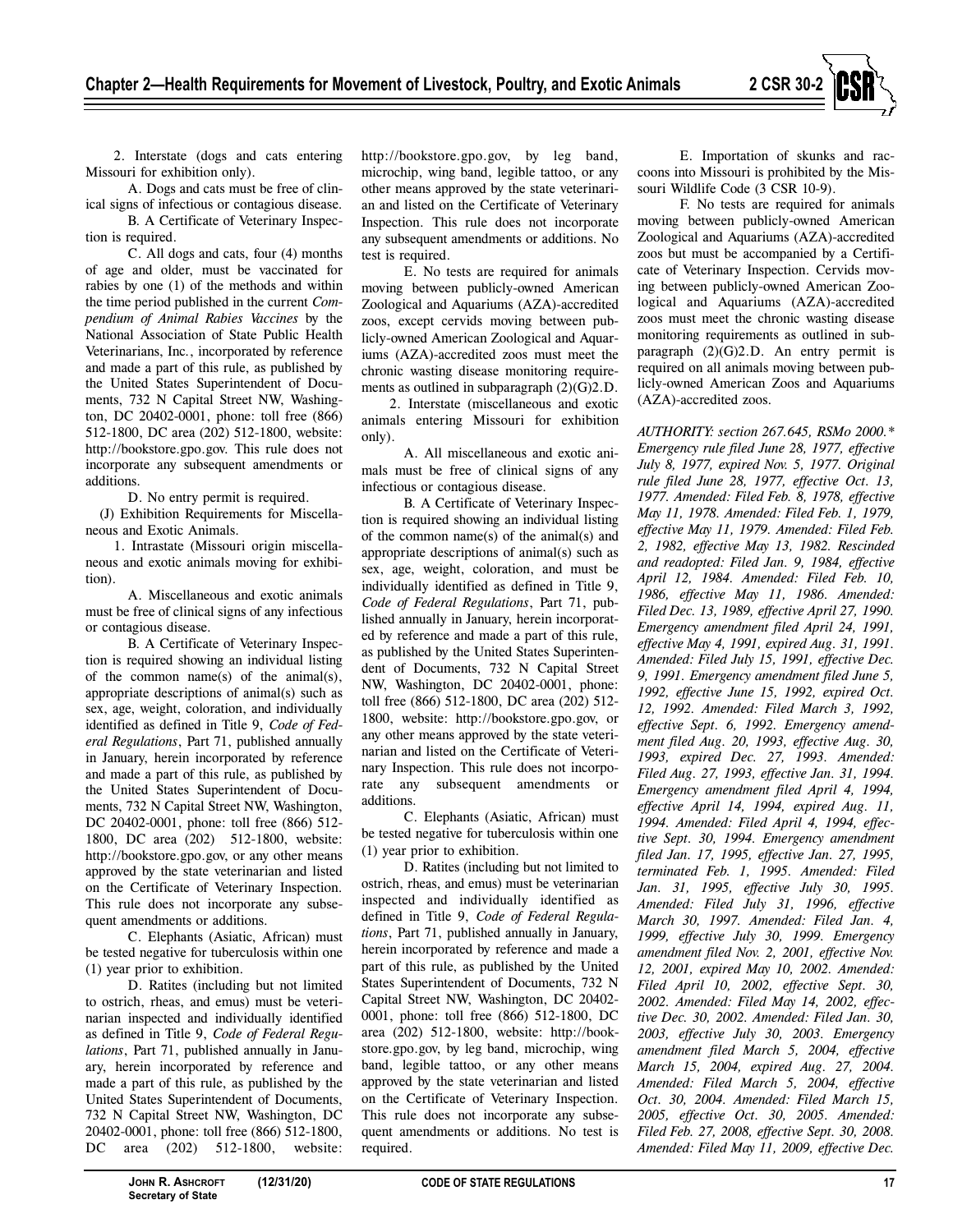

*30, 2009.* 

*\*Original authority: 267.645, RSMo 1959, amended 1993.* 

# **2 CSR 30-2.050 Requirements for the Eradication of Pullorum Disease and Fowl Typhoid in Poultry**

(Rescinded December 9, 1991)

*AUTHORITY: sections 267.560–267.660, RSMo 1986. Original rule filed Dec. 2, 1977, effective March 11, 1978. Rescinded: Filed July 15, 1991, effective Dec. 9, 1991.* 

# **2 CSR 30-2.060 Regulations Regarding Required Use and Sale of Brucella Abortus Vaccine**

*PURPOSE: This rule establishes the regulations relating to official calfhood vaccination in Missouri.* 

(1) Definitions.

(A) Accredited and approved veterinarian—A veterinarian who has been accredited by the United States Department of Agriculture (USDA) and approved by the Department of Agriculture of this state and who is duly licensed under the laws of this state to engage in the practice of veterinary medicine.

(B) Bovine—Male and female cattle or buffalo.

(C) Director—The director of the Department of Agriculture of Missouri.

(D) Official calfhood vaccinate (OCV)— Female cattle of any breed or female bison vaccinated while legal age by a veterinary services veterinarian, state veterinarian or an accredited veterinarian with an approved Brucella abortus vaccine.

(E) Quarantined feedlot—A confined area under official state quarantine and approved jointly by the director of the Department of Agriculture and officials of the USDA where all animals are to be classified as exposed to brucellosis.

(F) "S"-branded cattle—Cattle which have been identified by branding with a hot iron bearing the letter "S" to be placed on the tailhead with a letter two inches high by two inches wide  $(2" \times 2")$ .

(G) Spay—Sterilization of a female animal by removal of the ovaries.

(2) Vaccine for Vaccination of Female Cattle and Bison Against Brucellosis.

(A) Brucella abortus vaccine approved by the state veterinarian may be administered to female bovine and bison when they reach the age of four through twelve (4–12) months, or one hundred twenty through three hundred sixty-five (120–365) days.

1. The right ear will be tattooed with a code consisting of one (1) letter "R" followed by one (1) shield "V" followed by a number zero to nine (0–9) indicating the last digit of the present year.

#### Example: RV8

2. An official orange metal eartag is to be placed in the right ear. If the animal is a registered female calf, the registration tattoo may be substituted for the orange metal tag or a registered individual brand may be used instead of the orange metal tag.

3. Every vaccinated female calf must be tattooed with the proper code.

(B) Brucella abortus vaccine shall be sold only to accredited and approved veterinarians.

(3) OCV Certificate. A certificate listing the owner's name and address, identification, age and breed of the calf will be made out by the accredited and approved veterinarian upon completion of the vaccination procedure. The serial number of the vaccine and manufacturer of the vaccine will be listed on the vaccination certificate. Certificates must be submitted to the state veterinarian's office within sixty (60) days of vaccination.

(4) All female cattle and bison four (4) months of age and over that are imported into Missouri from brucellosis Class B and C states must be OCV, spayed, "S"-branded or from a certified brucellosis-free herd, and must meet the entry requirements as stated in Missouri interstate shipment rules.

(5) Quarantine Feedlot.

(A) The quarantined feedlot shall be maintained for finished feeding of animals in a dry lot with no provisions for pasturing or grazing.

(B) There shall be no breeding or two (2) way cattle allowed in the quarantined feedlot.

(C) All negative exposed animals, and untested test-eligible cattle must be permanently identified with a hot iron "S"-brand.

(D) All cattle except steers and spayed heifers leaving a quarantined feedlot must go directly to slaughter.

(E) An application for an approved quarantined feedlot permit (see 2 CSR 30-2.010) must be made to the Department of Agriculture. The department may suspend or revoke the permit for any violation of the rules of the department.

(F) Permission to enter the premises of a quarantined feedlot shall be granted to a duly authorized agent of the department or of the USDA.

(G) The various certificates and records of all quarantined feedlots shall be exhibited to authorized persons upon demand.

(H) Complete books and records relating to the operation of the quarantined feedlot shall be kept in a current manner for a period of two (2) years.

(I) A quarantined feedlot shall be located and constructed to eliminate any drainage of wastes from the feedlot into or upon any neighboring farm or land.

(J) A permanent, well-constructed livestock-proof barrier or fence will be constructed to contain all animals in the feedlot, so there will be no direct contact between animals in the feedlot and any livestock that may be located adjacent to the quarantined feedlot.

*AUTHORITY: section 267.645, RSMo 1994.\* Original rule filed Jan. 26, 1984, effective June 12, 1984. Emergency amendment filed June 5, 1992, effective June 15, 1992, expired Oct. 12, 1992. Amended: Filed March 3, 1992, effective Sept. 6, 1992. Amended: Filed Jan. 31, 1995, effective July 30, 1995. Amended: Filed Jan. 4, 1999, effective July 30, 1999.* 

*\*Original authority: 267.645, RSMo 1959, amended 1993.* 

# **2 CSR 30-2.070 Enforcement Regulations Governing Interstate Movement of Livestock and Poultry**

*PURPOSE: This rule strengthens the enforcement powers governing violations of movement of livestock and poultry into Missouri.* 

(1) Powers of the director of the Department of Agriculture in the enforcement of animal disease control and eradication law.

(A) The director shall authorize certain employees of the department or employees of the United States Department of Agriculture (USDA) to assist in the enforcement of the animal disease control and eradication law.

(B) Upon request of the director or authorized employees, all county and municipal law enforcement officials may assist the designated or authorized employees and all state law enforcement officials shall assist the designated or authorized employees upon request.

(2) Any vehicle carrying livestock in Missouri may be intercepted, stopped and detained for official inspection or inquiry of the health and proper certification of the health of the livestock being transported by